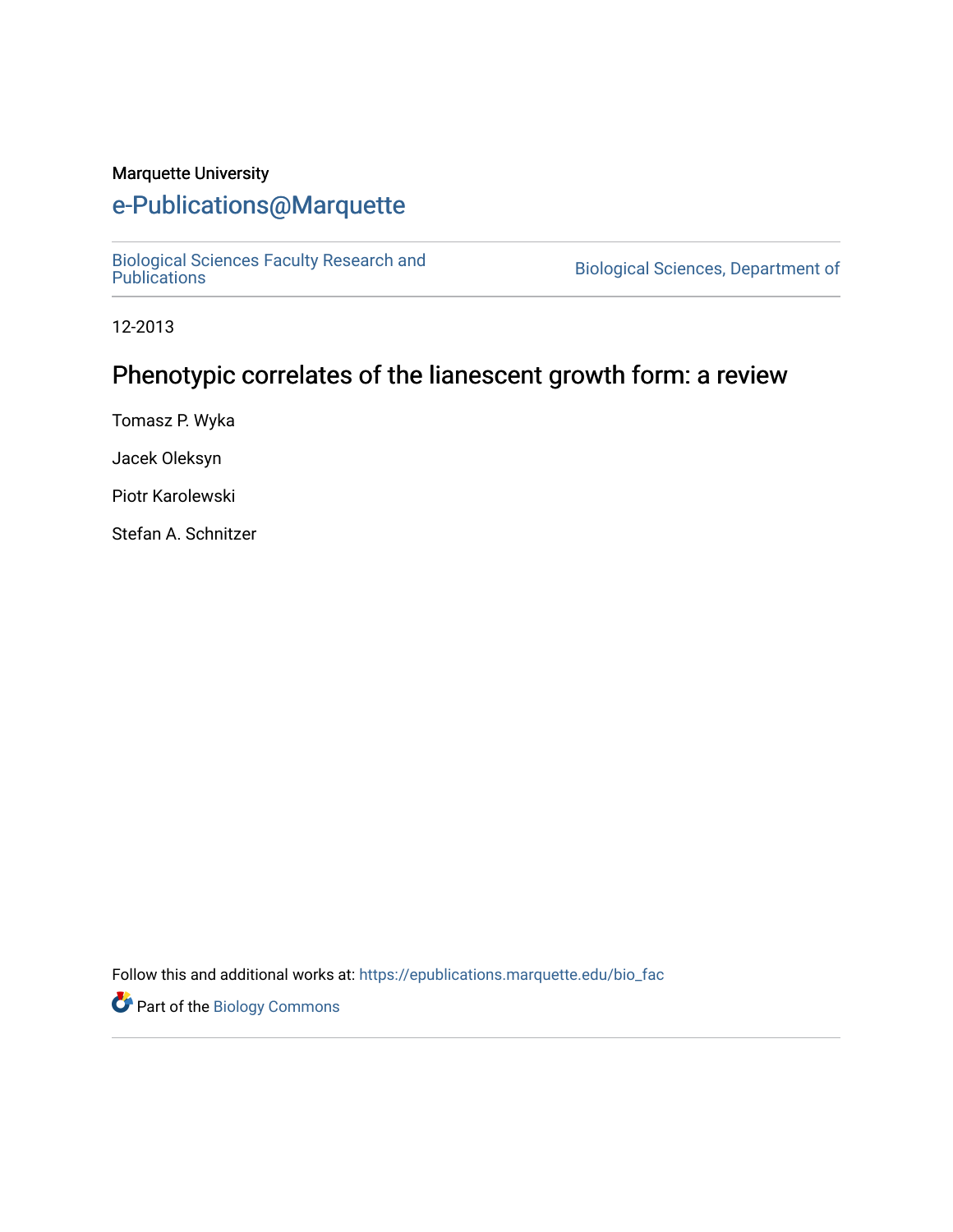**Marquette University**

# **e-Publications@Marquette**

## *Biology Faculty Research and Publications/College of Arts and Sciences*

*This paper is NOT THE PUBLISHED VERSION;* **but the author's final, peer-reviewed manuscript.** The published version may be accessed by following the link in the citation below.

*Annals of Botany*, Vol. 112, No. 9 (December, 2013): 1667-1681. DOI. This article is © Oxford University Press and permission has been granted for this version to appear in [e-Publications@Marquette.](http://epublications.marquette.edu/) Oxford University Press does not grant permission for this article to be further copied/distributed or hosted elsewhere without the express permission from Oxford University Press.

# Phenotypic correlates of the lianescent growth form: a review

## Tomasz P. Wyka

Adam Mickiewicz University, Department of Biology, Institute of Experimental Biology, Laboratory of General Botany, Umultowska 89, 61-614 Poznań, Poland

## Jacek Oleksyn

Polish Academy of Sciences, Institute of Dendrology, Parkowa 5, 62-035 Kórnik, Poland University of Minnesota, 1530 Cleveland Avenue North, St. Paul, MN

## Piotr Karolewski

Polish Academy of Sciences, Institute of Dendrology, Parkowa 5, 62-035 Kórnik, Poland

## Stefan A. Schnitzer

University of Wisconsin-Milwaukee, Department of Biological Sciences, Milwaukee, WI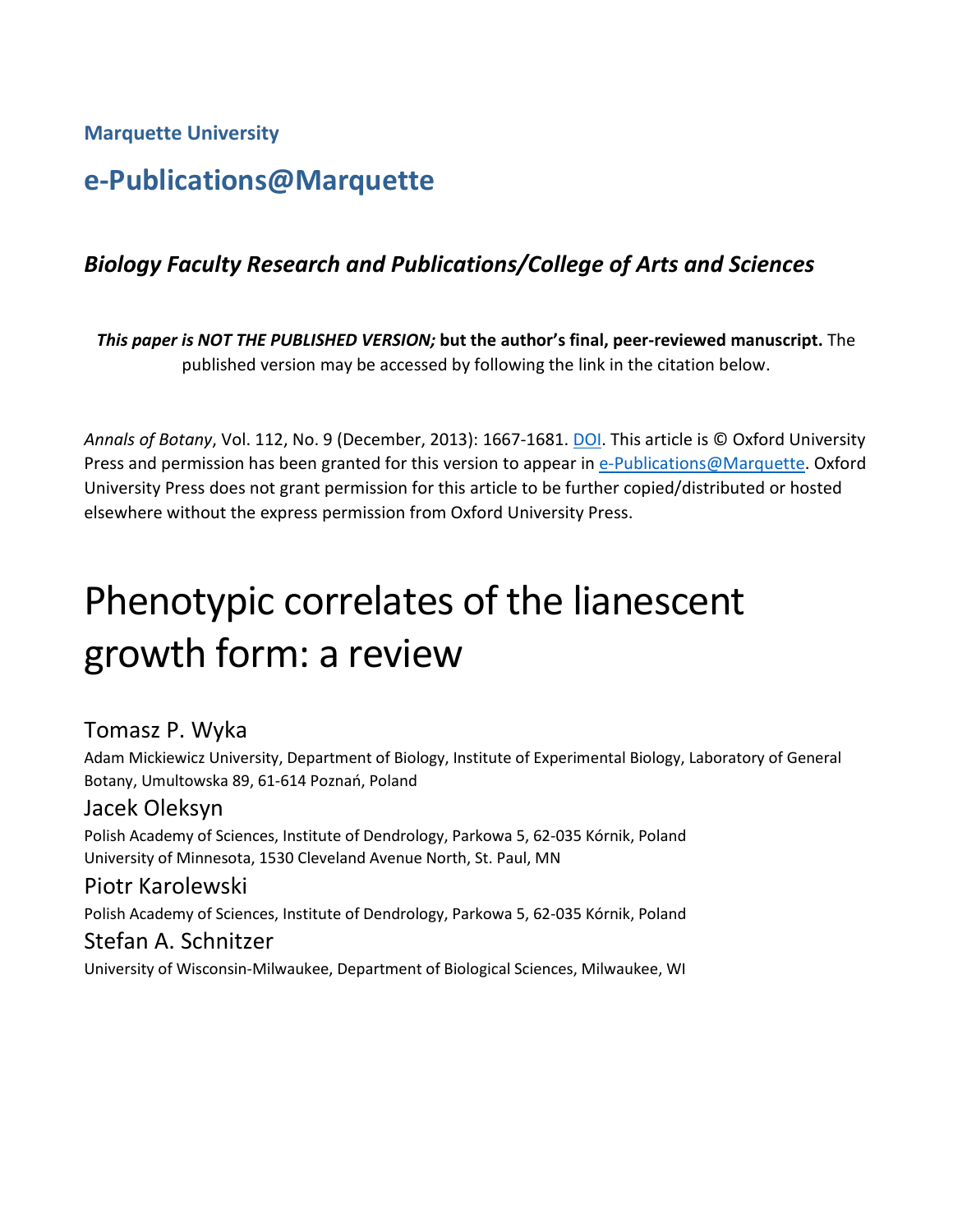## Abstract

## Background

As proposed by Darwin, climbers have been assumed to allocate a smaller fraction of biomass to support organs in comparison with self-supporting plants. They have also been hypothesized to possess a set of traits associated with fast growth, resource uptake and high productivity.

### Scope

In this review, these hypotheses are evaluated by assembling and synthesizing published and unpublished data sets from across the globe concerning resource allocation, growth rates and traits of leaves, stems and roots of climbers and self-supporting species.

### Conclusions

The majority of studies offer little support for the smaller allocation of biomass to stems or greater relative growth rates in climbers; however, these results are based on small sized (<1 kg) plants. Simulations based on allometric biomass equations demonstrate, however, that larger lianas allocate a greater fraction of aboveground biomass to leaves (and therefore less biomass to stems) compared with similar sized trees. A survey of leaf traits of lianas revealed their lower average leaf mass per area (LMA), higher N and P concentration and a slightly higher mass-based photosynthetic rate, as well as a lower concentration of phenolic-based compounds than in woody self-supporting species, consistent with the specialization of lianas towards the fast metabolism/rapid turnover end of the global trait spectra. Liana stems have an efficient hydraulic design and unique mechanical features, while roots appear to penetrate deeper soil levels than in trees and are often able to generate hydraulic pressure. Much remains to be learned, however, about these and other functional specializations of their axial organs and the associated trade-offs. Developmental switches between selfsupporting, searcher and climbing shoots within the same individual are a promising field of comparative studies on trait association in lianas. Finally, some of the vast trait variability within lianas may be reduced when species with different climbing mechanisms are considered separately, and when phylogenetic conservatism is accounted for.

## INTRODUCTION

Plant ecologists have long sought to classify the bewildering variety of plant species into a manageable number of functional types that could be used to represent the essential characteristics of particular biomes or vegetation of geographic areas (Wright *et al.*, 2005*b*; Lavorel *et al.*, 2007). Commonly recognized functional types include trees, shrubs, herbs, graminoids and climbers. Functional types have been useful in modelling the processes of succession and, especially in recent years, the responses of vegetation to changing climatic factors (Reich *et al.*, 2003; Reich and Oleksyn, 2004; Wright *et al.*, 2004*b*; Schnitzer and Bongers, 2011). The usefulness and definition of functional types has been debated, but there is much support for significant differences in key traits among plants of different functional types (e.g. Wright *et al.*, 2005*a*, *b*; Asner and Martin, 2012).

Climbers, also known as vines, are plants rooted in the soil that are incapable of autonomuos vertical growth above a certain height and must rely on external support. Commonly, a distinction is made between herbaceous vines and lianas, the latter exhibiting a significant degree of woodiness (Gentry, 1991). These plants have long attracted the interest of botanists because of their peculiar climbing mechanisms (Darwin, 1865; Isnard and Silk, 2009), anatomical modifications (Schenck, 1893; Carlquist, 1991; Bowling and Vaughn, 2009), biomechanical characteristics (Rowe *et al.*, 2004), extreme stem hydraulic capacities (Gartner *et al.*, 1990; Ewers *et al.*, 1991), extraordinary developmental plasticity (Lee and Richards, 1991) and other unusual but easily identifiable characteristics associated with this growth form. Much knowledge of climbing plant biology comes from the study of climbing crop species, such as grape, kiwi, hop, bean, peas and cucumber. Trait combinations of such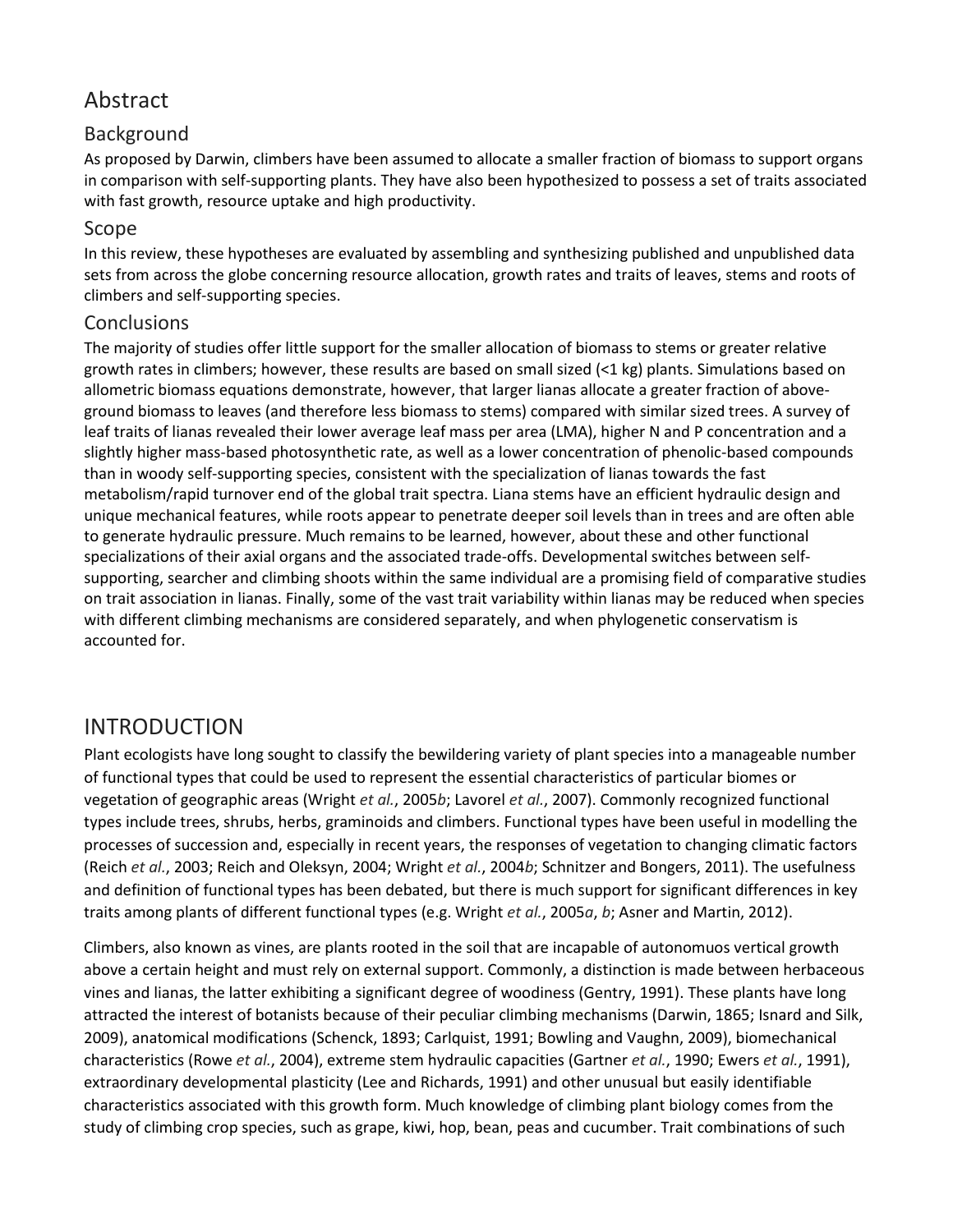plants have probably been inflenced by past selection for yield enhancement under cultivation, thus reflecting agricultural, rather than ecological context (e.g. Lovisolo and Schubert, 1998). In fact, studies of the functional biology and ecology of wild climbers appear to lag behind those of other functional types (Schnitzer and Bongers, 2002; Bowling and Vaughn, 2009).

Lianas constitute a major functional type in temperate, and especially in tropical zones. Liana research has recently been stimulated by their increasing presence and even dominance in disturbed vegetation and the discoveries of the multifaceted role they play in forest dynamics (Schnitzer and Bongers, 2002, 2011; Wright *et al.*, 2004*a*; Selaya *et al.*, 2007; Schnitzer *et al.*, 2012; Yong *et al.*, 2012) as well as by the weedy nature and economic problems caused by some of the species (Putz, 2011). As the development of meta-analytical tools has led to synthetic works and global overviews of various functional groups of plants (e.g. Wright *et al.*, 2005*a*, *b*; Poorter *et al.*, 2012), it has become increasingly clear that a number of questions still need to be answered with respect to biological characterization of lianas as a group. Whereas external morphology and the underlying anatomical structure as well as the physiology of the climbing mechanisms have been extensively investigated and reviewed (Isnard and Silk, 2009), much less attention had been paid to modifications of other functional traits that are not directly related to climbing but nevertheless constitute important components of the climbing strategy. This review addresses such functional characteristics of wild lianas while focusing on whole-plant resource allocation, growth rate and some organ-specific structural and functional features of leaves, stems and roots.

## ALLOCATION TO SUPPORT VS. LEAVES

In a recent review (Poorter *et al.*, 2012), we identified major gaps in our understanding of the biomass allocation strategy in climbers. Plants in this group have slender, flexible stems and use neighbouring plants or other objects for mechanical support, often to the detriment of their hosts (Schnitzer and Bongers, 2002). They have therefore often been termed 'structural parasites' (Stevens, 1987). Their distinct habit inspired Darwin (1865) to formulate the hypothesis that climbers economize on costs of constructing stems, which allows them to form a larger and more competitive leaf canopy. In Darwin's (1865) words: 'Plants become climbers, in order, it may be presumed, to reach light, and to expose a large surface of leaves to its action and to that of the free air. This is effected by climbers with wonderfully little expenditure of organized matter, in comparison with trees, which have to support a load of heavy branches by a massive trunk'. Using the contemporary ecophysiological terminology, climbers should thus have a lower stem mass ratio (i.e. ratio of stem dry mass to whole-plant biomass) and greater leaf mass and area ratios (respectively, ratios of total leaf mass or leaf area to whole-plant mass) than self-supporting plants. In spite of numerous supporting observations for the differential biomass allocation pattern in climbers and erect plants, few explicit tests of Darwin's hypothesis have been attempted. The existing studies can be sorted into three distinct categories: (1) formal whole-plant allocation analyses of lianas and erect species; (2) comparative shoot-level studies of organ allocation ratios; and (3) studies in which lianas were either given or denied support. They are then best grouped into studies using juvenile or small sized individuals vs. those that used large, canopy-reaching individuals.

### Juvenile or pre-climbing stage

Intrinsic allocation patterns are usually investigated under uniform, preferably controlled, conditions. Because of space and cultivation time restrictions, however, available data are biased towards herbaceous species and juvenile life stages of woody species. For example, a growth chamber study of British woody plant seedlings demonstrated a greater leaf area ratio in climbers and scramblers than in shrubs or trees; however, on converting to leaf mass ratios, the values were similar in all three life forms (0·54 for climbers and shrubs, 0·51 for trees; data on allocation to stems were not provided; Cornelissen *et al.*, 1996). Within the woody genus *Bauhinia* (Fabaceae), pot-cultured seedlings of two light-demanding climbing species allocated a greater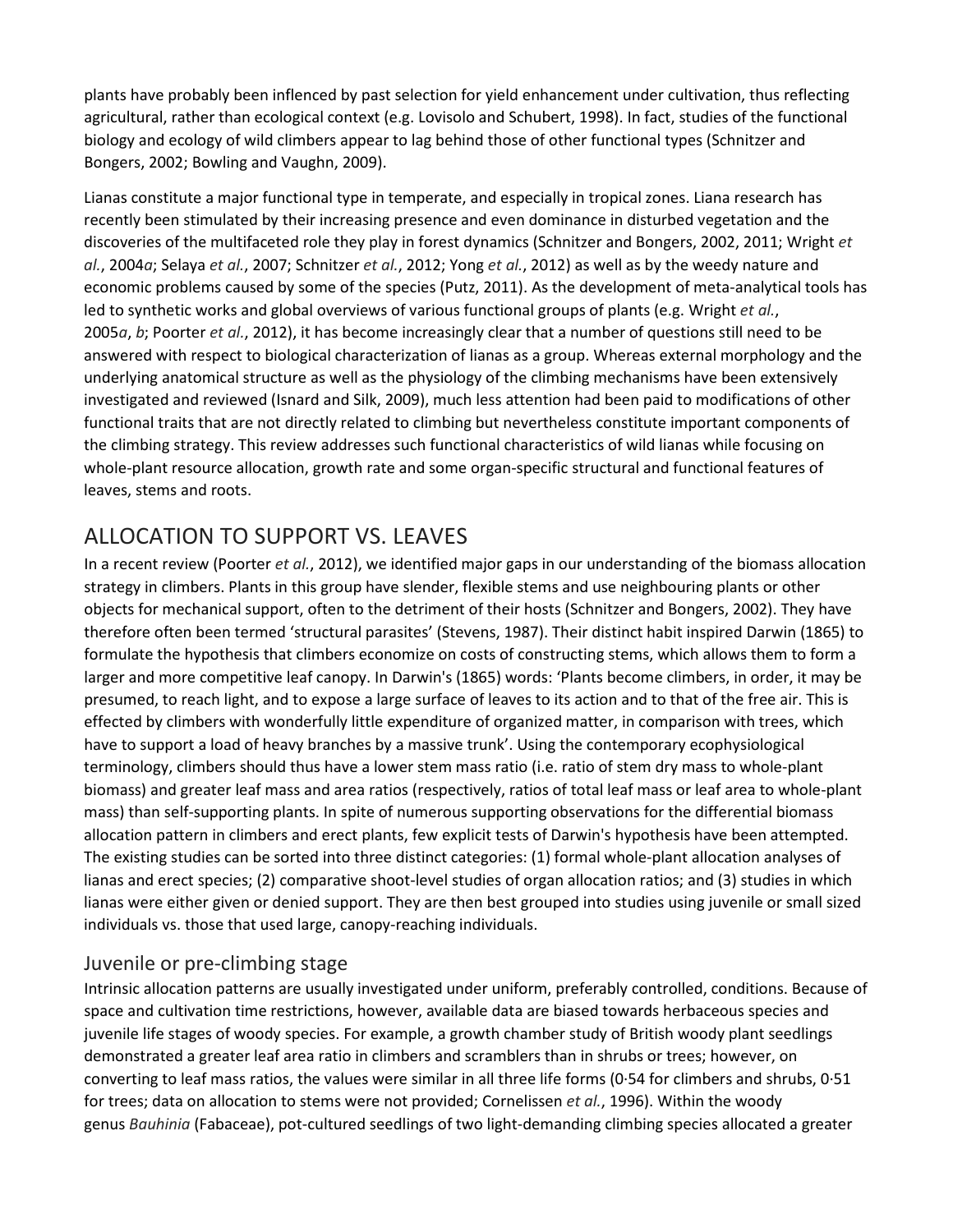portion of biomass to stems (after becoming scandent) than did seedlings of two tree species (Cai *et al.*, 2007). In contrast, *Bauhinia aurea*, a single species of slow-growing, shade-tolerant liana included in that study, allocated less biomass to stems than did the arborescent *Bauhinias*. All lianescent *Bauhinias* had greater wholeplant leaf mass ratios than the arborescent species, accompanied by lower root mass rather than stem mass (Cai *et al.*, 2007). These examples, to our knowledge, are the only data sets that compared whole-plant allocation patterns between lianas and other growth forms under controlled (Cornelissen *et al.*, 1996) or semicontrolled (Cai *et al.*, 2007) conditions.

Although evaluation of Darwin's climber biomass allocation hypothesis requires that allocation to plant organs is expressed against the entire plant biomass, for practical reasons field studies of lianas tend to restrict themselves to measuring above-ground biomass fractions. At a Bolivian Amazon site, leaf to stem mass ratios in young regenerating lianas at the self-supporting stage were not different from those in surrounding tree saplings (Selaya *et al.*, 2007). Self-supporting lianas and trees face similar constraints and have similar stem architecture, and thus are not likely to differ in their allocation patters at this ontogenetic state. However, in an experimental garden in The Netherlands, leaf/stem mass ratios were also similar between the scandent liana *Lonicera peryclimenum* and the shrub *L. xylosteum* (Caprifoliaceae; During *et al.*, 1994).

Many liana species exhibit a marked plasticity in response to the availability of support structures (Rowe and Speck, 2004). In the absence of a support trellis, a more or less erect, bushy or scrambling form may be produced. This property offers an additional opportunity for evaluation of the various characteristics of climbing vs. non-climbing forms within the same species, i.e. without the confounding interspecific differences. Assuming the adaptive nature of such plasticity, traits expressed in the climbing form may be interpreted as functionally associated with the climbing habit. With respect to allocation, a common garden comparison of 2-year-old shrub and climbing forms of *Toxicodendron radicans*(Anacardiaceae) revealed a greater contribution of stems to above-ground plant biomass in climbers and similar leaf mass ratios between the forms (Gartner, 1991). Likewise, in pot-grown 2-year-old *Wisteria floribunda*(Fabaceae), availability of support caused an increase in relative allocation to stems and a decrease in allocation to roots, but no effect on allocation to leaves (Sakai and Suzuki, 1999). Observations of climbers in the natural environment and the results of some controlled studies, however, suggest a stimulatory effect of support availability on shoot extension and, often, on whole-plant growth (Sakai and Suzuki, 1999). The latter authors reported both stem length and dry mass increases in staked *W. floribunda*plants, as well as a positive effect of trellis height on plant growth. Thus, it is important to account for plant size when comparing allocation ratios between supported and unsupported plants. Results of support availability experiments thus far have not demonstrated reduced support costs in lianas. Only a single study, using *Hedera helix* (Araliaceae), found a slightly increased allocation to leaves at the expense of stems in vertically growing shoots in a highly artificial experimental set-up (Frey and Frick, 1987).

Although all of the above studies failed to support Darwin's hypothesis unequivocally, they only included small sized (**<**1000 g dry weight**)**individuals and therefore did not consider the potential differentiation of allocation ratios between growth forms that becomes apparent only in larger individuals. A size-dependent decrease in biomass allocation to stems is especially likely in those liana species in which young saplings are self-supporting and whose stem structure undergoes a dramatic transformation after the liana begins to climb (Ewers *et al.*, 1991; Angyalossy *et al.*, 2012, 2013).

#### Mature climbers

For most plants, the accumulation of biomass accompanying shoot elongation causes an increased requirement for support (Rowe and Speck, 2004). As proposed by Darwin, and suggested by many casual observations, this cost in lianas might be reduced by lianas being supported by stems of neighbouring plants. Surprisingly few data sets on adult lianas exist that can be used to test this hypothesis.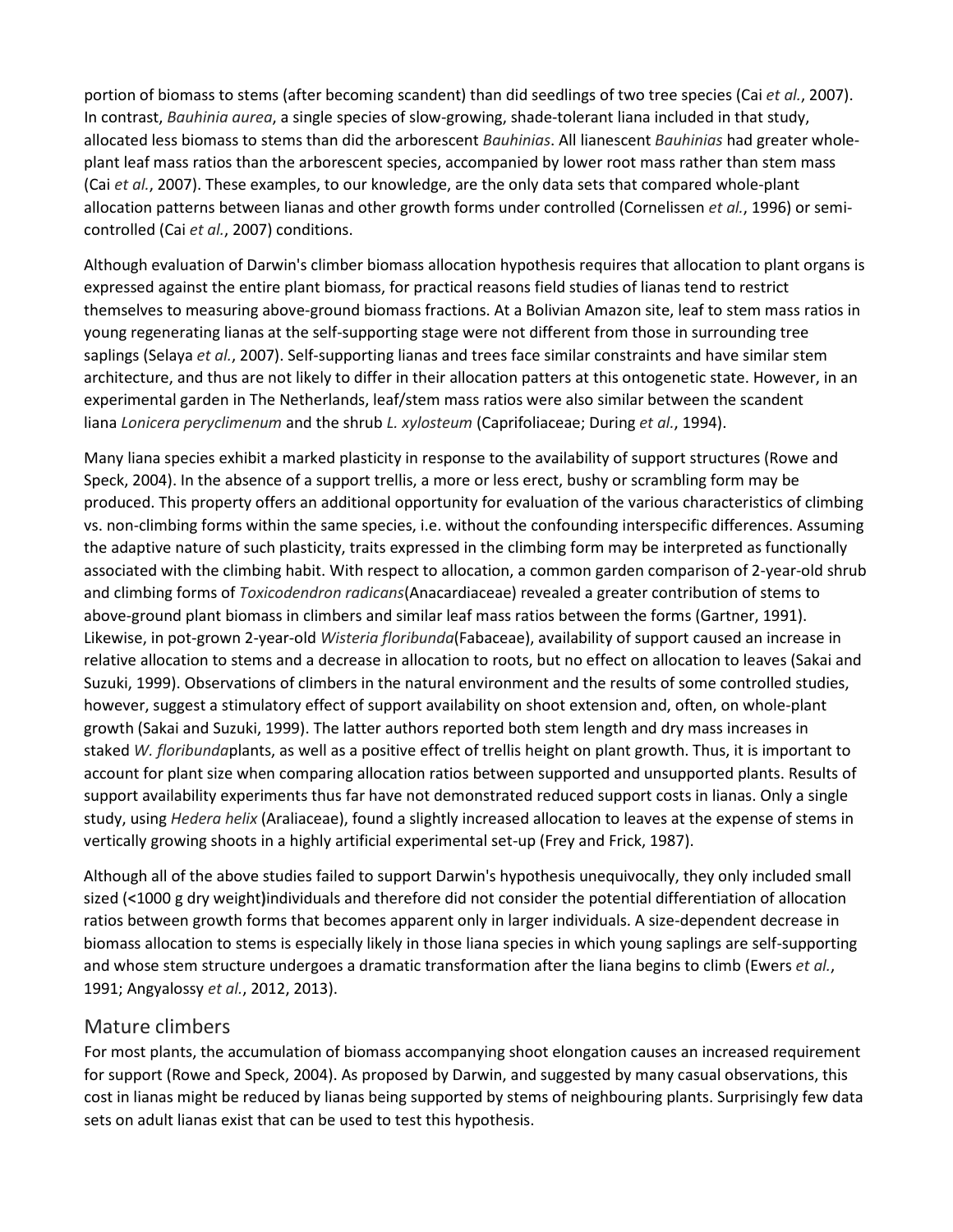The only published whole-plant allocation report that considers mature lianas is on the naturally grown reproductive *Hydrangea petiolaris*(Hydrangeaceae). Surprisingly, stems in this species accounted for a much larger fraction of biomass than in three shrubby *Hydrangea* species growing at the same site, whereas leaf mass fractions were not different between the growth forms (Kaneko and Homma, 2006). However, this species is a temperate plant that grows as a root climber (a somewhat rare climbing strategy in tropical areas, where the vast majority of liana species occur). Furthermore, to compare organ mass fractions in different species meaningfully, one should account for potentially allometric relationships between plant size and allocation ratios (Poorter and Sack, 2012). Ideally, plants should be compared at the same body size, whereas in Kaneko and Homma's 2006 study the lianescent *H. petiolaris* plants were 1–2 orders of magnitude larger than the shrubby species. As an alternative, slopes of log–log relationships between plant and organ mass with at least some overlap of size ranges may be studied. An analysis of this kind showed that plant size-corrected stem mass and leaf mass ratios in climbing *H. petiolaris* were not statistically different from those in the three shrubby congeners (Kaneko and Homma, 2006).

The majority of available data on biomass allocation in large sized lianas are limited to above-ground parts (Putz, 1983; Teramura *et al.*, 1991). Work on an invasive, large herbaceous vine *Pueraria lobata* (Fabaceae) by Wechsler (1977) cited by Teramura *et al.* (1991) indicated that leaf area supported by a unit of stem mass in this species is greater by at least an order of magnitude than in temperate trees. Lianas in a Venezuelan 'tierra firme' forest were shown to have a larger total leaf mass than trees of a similar basal stem area, except for individuals with the smallest (i.e. under approx. 20 cm<sup>2</sup>) basal areas that were often still self-supporting (Putz, 1983). The slope of the relationship of leaf mass vs. stem basal area was six times larger in lianas than in trees, indicating that as lianas reach and explore the canopy the leaf mass to stem diameter ratio rapidly increases. At another Amazonian forest site, 1 cm and 10 cm diameter liana stems supported five and four times greater leaf mass then did trees of similar stem diameters (Gerwing and Farias, 2000). Finally, biomass alocation to stem tissue in terminal twigs sampled in canopies of Madagascan forest was twice as large in trees as in lianas, showing a lower cost of canopy space acquisition in lianas (Kazda *et al.*, 2009).

To remedy the scarcity of published information on differences in average leaf mass fractions in above-ground biomass between lianas and trees, we used published allometric equations for Amazonian trees and lianas to estimate the above-ground biomass (*AGB*) from stem diameter (*D*). Subsequently, we combined these results with published regression equations for dry leaf mass (*LM*) vs. *D* to estimate the *LM*/*AGB* ratio for each growth form (see the legend to Fig. 1 for details). In the first set of calculations, we used the allometric equation for *AGB* vs. *D* in lianas and trees under 20 cm stem diameter proposed by Gerwing and Farias (2000). The *LM* was also calculated from stem basal area using equations provided by Gerwing and Farias (2000). The second set of calculations utilized allometric equations for *AGB* vs. *D* by Chave *et al.* (2001) for trees and by Schnitzer *et al.* (2006) for lianas. The *LM* was estimated from *D* for both growth forms according to Putz (1983). Results of both independent sets of simulations suggest that lianas reach particular *AGB* levels at smaller stem diameter (Fig. 1A, B) and that, except for the smallest plants, lianas bear greater leaf mass than trees at the same above-ground plant mass (Fig. 1C, D). This difference is consistent with the smaller wood density of liana stems attributable to their lower mechanical demands and also to their more hydraulically efficient xylem (Putz, 1983). Existing allometric equations for lianas suffer from low predictability due to rarity of data for very large individuals (Schnitzer *et al.*, 2006). Nevertheless, data sets such as these, allowing comparisons of allocation to stems and leaves in lianas and trees *in situ*, are generally consistent with Darwin's hypothesis showing greater leaf mass ratios and therefore lower stem mass ratios and reduced support costs in lianas. Unfortunately, since they do not account for the biomass of roots, they still leave uncertainty as to the whole-plant allocation pattern.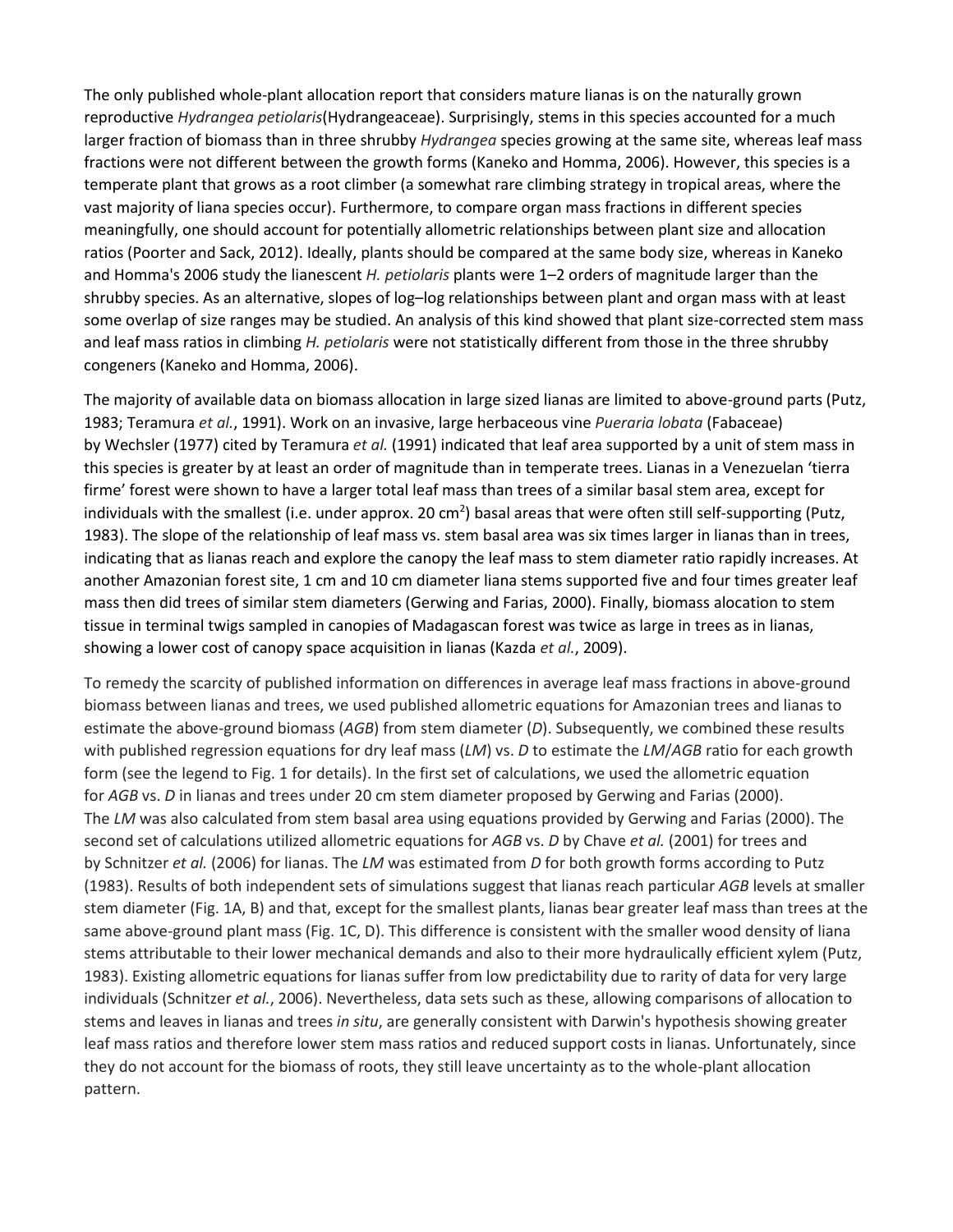Fig. 1.



Simulated relationships between above-ground dry plant biomass (*AGB*) and stem diameter (*D*) measured at 1·30 m above the root (A, B), and between the leaf mass ratio and *AGB* (C, D) for Amazonian lianas and trees based on published equations. A and C utilized equations used by Gerwing and Farias (2000): *AGB* = 10<sup>0-07+2·17×log</sup> ( *D*) for lianas and *AGB* = 0·603 × e<sup>−</sup>1·754+2·665×ln(*D*) for trees with *D* <20 cm; the latter equation originally proposed by Higuchi *et al.* (1997). Leaf mass in C was estimated from equations by Gerwing and Farias (2000): leaf mass = 10<sup>−</sup>0·57+0·81×log (basal area) for lianas and leaf mass = 10<sup>−</sup>1·26+0·84×log (basal area) for trees. B and D utilized equations used by Schnitzer *et al.*(2006): *AGB* = e<sup>−</sup>1·484+2·657×ln(basal area) and *AGB* = e<sup>−</sup>0·968+2·657×ln(basal area) for lianas (the latter equation with Baskerville-corrected intercept) and *AGB* = e<sup>-2·00+2·42×ln(*D*) for trees with *D* <20 cm; the latter originally</sup> proposed by Chave *et al.* (2001). Leaf mass in D was estimated from equations by Putz (1983): leaf mass *=* 0·109 × (basal area) – 0·376 for lianas and leaf mass*=* 1·368−0·018 × (basal area) for trees.

## ALLOCATION TO ROOTS

In tropical forests, lianas are thought to be deeper rooted than tree species, as is evident from their high transpiration rates, high pre-dawn water potentials and low osmotic adjustment (Jackson *et al.*, 1995; Schnitzer, 2005; Zhu and Cao, 2009; Putz, 2011) as well as their greater abundance in tropical seasonally dry forests compared with rain forests (Schnitzer, 2005; Swaine and Grace, 2007; DeWalt *et al.*, 2010). For example, in a seasonal forest in Panama, lianas used a shallow water source when it was available, but used water from greater depth as the upper soil layers dried (Andrade *et al.*, 2005). The general trend for deep root penetration and tapping deep water sources is illustrated by the report by Restom and Nepstad (2004), who excavated 28 small (<140 cm tall) liana individuals of *Davilla kunthii* (Dilleniaceae) and found that their taproots reached the depth of 10 m. In contrast, Johnson *et al.* (2013) were not able to locate roots of large canopy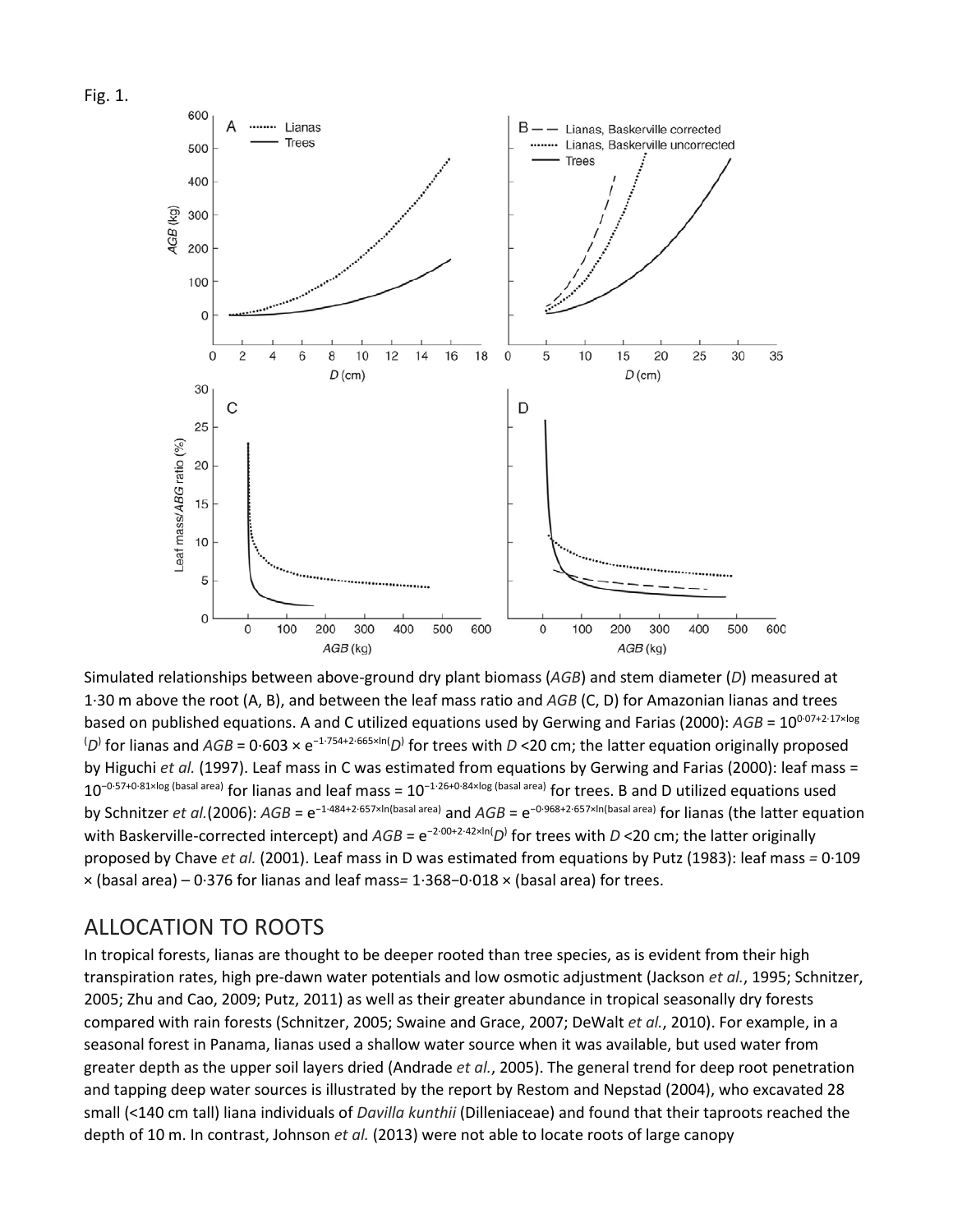lianas *Trichostigma octandrum*(Phytolaccaceae) and *Prionostemma aspera* (Celastraceae) at depths below 60 cm. More field data on depth and lateral extent of root systems, especially in canopy lianas, are needed.

Root systems must not only ensure adequate access to soil resources but must also provide mechanical anchorage. Clearly, the latter requirement is reduced in climbers in comparison with self-supporting plants. Do lianas therefore have lower root mass ratios? In the whole-plant allocation studies discussed earlier, the root mass fraction in climbers was smaller or no different in comparison with non-climbing species (Kaneko and Homma, 2006; Cai *et al.*, 2007). Supported *Wisteria floribunda* plants had a lower relative allocation to roots, but were also larger than unsupported plants (Sakai and Suzuki, 1999). Variability reported from pot studies of juvenile climbers (where root mass fraction in various species was between 9 and 71%; Teramura *et al.*, 1991) reflects a diversity of both phylogenetic backgrounds and ecological strategies of those plants. In spite of considerable progress in recent years, root systems continue to constitute the weakest link in our understanding of resource allocation patterns in wild plants, including lianas. This is particularly true for bigger plants, in which the relatively largest differences between climbing and self-supporting forms are expected.

## GROWTH RATES

Field data, especially the studies of invasive lianas, emphasize their fast growth (Schnitzer, 2005; Osunkoya *et al.*, 2010; Paul and Yavitt, 2011). Observations and measurements show that liana shoots elongate at a faster rate than those of non-climbing plants (Ruiz Fernandez, 1987; Teramura *et al.*, 1991; Schnitzer, 2005). This fast expansion rate is achieved because the construction of a shoot length unit of lianas requires a small amount of biomass, i.e. the specific shoot length is large (During *et al.*, 1994). The very fast shoot growth frequently seen in lianas under natural conditions (Teramura *et al.*, 1991) may, however, be also partly attributed to their ability to place apical meristems and leaves quickly in favourable (i.e. well-lit) locations and overgrow and shade their competitors, rather than to their inherently faster relative growth rate (Gartner, 1991). Availability of support seems to enhance growth at least in some species (Sakai and Suzuki, 1999), but see Frey and Frick (1987), Gartner (1991) and Tsugawa *et al.* (1992) for results showing no or little growth stimulation.

Relative growth rate, as well as its allocation components, are strongly dependent on plant size (e.g. Poorter and Pothmann, 1991; Poorter and Sack, 2012) and life stage. For example, many liana saplings may initially exhibit little shoot extension growth while developing an extensive root system that later allows them to take advantage of deep water sources while rapidly extending their shoots (S. A. Schnitzer, unpubl. obs.). Leaf area expansion was slower in liana seedlings than in tree seedlings in understorey sites in Panama (Brenes-Arguedas *et al.*, 2013). In contrast, seedling relative growth rate was greater in temperate lianas than in shrubs or trees (Cornelissen *et al.*, 1996), and light-demanding lianas showed a slightly faster growth rate than tree species, attributable to their thinner leaves and greater leaf area (Cai *et al.*, 2007). To date, no comparative growth analysis in lianas and erect species has been published in which size effects would be accounted for. Information on the relative growth rate of large individuals is lacking altogether.

## LEAF CHARACTERISTICS

Leaf-level traits are an important aspect of plant ecological strategies (Grime, 1977; Wright *et al.*, 2005*a*, *b*) because they influence a plant's CO<sub>2</sub>uptake, transpiration, nutrient use efficiency and competitive ability, as well as susceptibility to various biotic and abiotic stressors. In a global view, liana leaves are considered to represent a 'fast turnover/quick return' end of the leaf trait spectra (Wright *et al.*, 2004*b*; Zhu and Cao, 2010). Traits associated with this type of leaf economics include low leaf mass per area (LMA; a measure of carbon construction costs of leaf area unit), low carbon cost of constructing a biomass unit, low investment in carbonintensive defences, high photosynthetic and respiratory rates, high stomatal conductance, high nutrient [especially nitrogen (N)] concentration, fast leaf turnover or short life spans (Reich, 1998). Such trait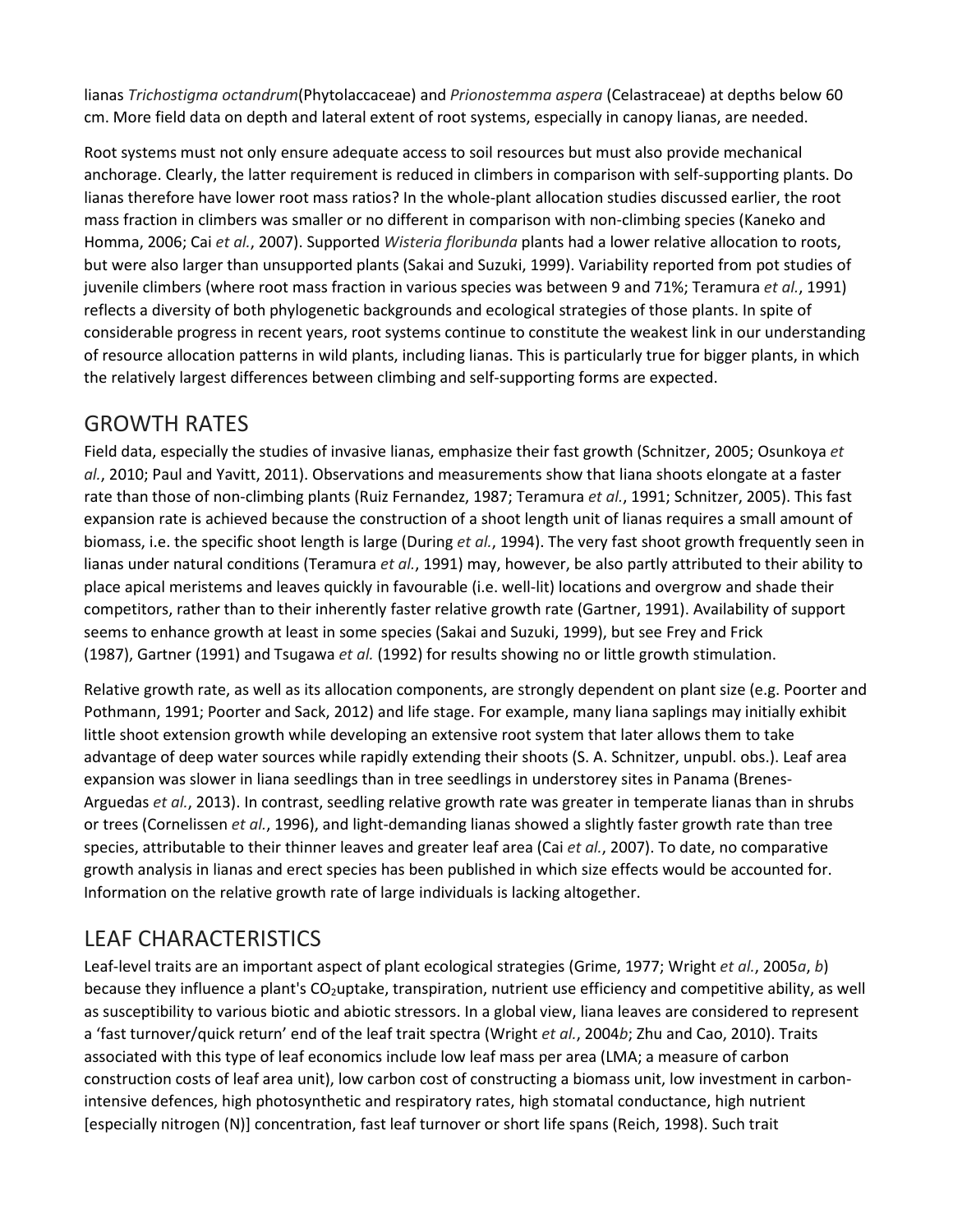combinations should ensure a 'quick return' on resource investment, i.e. fast plant growth and superior competitive ability. Here, we evaluate the existence of such a trait pattern in liana leaves using published multispecies comparative studies as well as our own database compiled from 436 published single- and multispecies reports and five unpublished data sets (see [Supplementary](https://oup.silverchair-cdn.com/oup/backfile/Content_public/Journal/aob/112/9/10.1093_aob_mct236/2/mct236_Supplementary_Data.zip?Expires=1562958596&Signature=u2PEB-6O086tTMrIx9m2kY-BGIsBkjb5teeZyXiyYKr-FnanwwNvw8iORSOHMC9rZnq6J6UHMoQ8C6iOQLW2WqSozDFWgiG4w2H1MgLCwjL8UXkUaD%7EZmkEkGtmMKflg87Rwbt-gTq1UMqt9c3c2B%7EUCPLCZJa0GWUwbweEZ8uYkIB6hORWJtJslAtpbLVsPU4rBDDsPhoicBDgSOIq5l2EN4i128CszVtdXqXJRmCGAk0i2XeBQdJ%7EodJehoKb-G0gmqGgZ4OL3zi2jlG3K4Zmf5hIgD6nP737EEdExsHiS1ISs65L1yrXBLaRlGaSjoD-7Z3TWD0yu-%7EA5E4wAFA__&Key-Pair-Id=APKAIE5G5CRDK6RD3PGA) Data Bibliography). Database entries were limited to woody angiosperms and were classified as shrubs, trees and climbers. Since data for some species were found in more than one source, we calculated and used the average values for the 3534 species with some species represented by more than one growth form [\(Supplementary](https://oup.silverchair-cdn.com/oup/backfile/Content_public/Journal/aob/112/9/10.1093_aob_mct236/2/mct236_Supplementary_Data.zip?Expires=1562958596&Signature=u2PEB-6O086tTMrIx9m2kY-BGIsBkjb5teeZyXiyYKr-FnanwwNvw8iORSOHMC9rZnq6J6UHMoQ8C6iOQLW2WqSozDFWgiG4w2H1MgLCwjL8UXkUaD%7EZmkEkGtmMKflg87Rwbt-gTq1UMqt9c3c2B%7EUCPLCZJa0GWUwbweEZ8uYkIB6hORWJtJslAtpbLVsPU4rBDDsPhoicBDgSOIq5l2EN4i128CszVtdXqXJRmCGAk0i2XeBQdJ%7EodJehoKb-G0gmqGgZ4OL3zi2jlG3K4Zmf5hIgD6nP737EEdExsHiS1ISs65L1yrXBLaRlGaSjoD-7Z3TWD0yu-%7EA5E4wAFA__&Key-Pair-Id=APKAIE5G5CRDK6RD3PGA) DataTable S1).

### Photosynthesis

Lianas are generally believed to have higher average area-based gas exchange capacity, i.e. stomatal conductance and CO<sub>2</sub> uptake capacity, than early successional and canopy trees with which they often compete (Castellanos, 1991; Teramura *et al.*, 1991; Zhu and Cao, 2009, 2010). In a set of tropical forest species, lianas had a faster gas exchange than trees only during the dry season (Cai *et al.*, 2009). These observations were not corroborated by our global database in which photosynthesis in lianas and trees did not differ but was lower in lianas than in shrubs (Table 1) or the meta-analysis of Wright *et al.* (2005*a*) in which area-based photosynthesis in climbers was lower than that in trees or shrubs. Two *in situ* multispecies studies conducted in a tropical forest in China (Han *et al.*, 2010) or a rainforest in Panama (Santiago and Wright, 2007), however, reported a lower area-based gas exchange capacity in lianas than in canopy trees, consistent with the global trend revealed by our database. The Santiago and Wright (2007) finding could be explained by the greater hydraulic limitation in lianas in which the narrow stems, even if highly conductive on a cross-sectional area basis, had to support a disproportionally large leaf area. Thus, whole-plant gas exchange may have been higher in lianas than in trees even though they had a lower photosynthetic rate per area.

#### Table 1.

Leaf characteristics of wild shrubs (S), trees (T) and lianas (L) (trait mean, standard deviation, minimal and maximal values) based on a global survey of published literature reports

| Variable                                       | Growth | $\mathbf n$ | Mean                | s.d.     | Min       | Max     | ANOVA P-  |
|------------------------------------------------|--------|-------------|---------------------|----------|-----------|---------|-----------|
|                                                | form   |             |                     |          |           |         | value     |
| LMA $(g m^{-2})$                               | L      | 132         | 67.53c              | 48.62    | $11 - 20$ | 478.60  | ***       |
|                                                | T      | 1230        | 127.82 <sub>b</sub> | 168.25   | 23.90     | 3448.30 |           |
|                                                | S      | 803         | 173.97a             | 172.52   | 22.90     | 1513.60 |           |
| $A_{\text{max(area)}}(\mu \text{mol})$         | L      | 25          | 9.05 <sub>b</sub>   | 3.58     | 0.61      | 16.90   | $***$     |
| $m^{-2}S^{-1}$                                 |        |             |                     |          |           |         |           |
|                                                | T      | 537         | 9.90 <sub>b</sub>   | 4.40     | 1.45      | 26.31   |           |
|                                                | S      | 379         | 11.50a              | 5.76     | 0.89      | 30.28   |           |
| $A_{\text{max(mass)}}(nmol)$<br>$g^{-1}S^{-1}$ | L      | 20          | 138.59a             | 88.05    | 38.90     | 399.50  | <b>NS</b> |
|                                                | T      | 478         | 124.19a             | 94.06    | 8.70      | 933.50  |           |
|                                                | S      | 330         | 118.39a             | 76.56    | 8.80      | 426.70  |           |
| $N$ (mg $g^{-1}$ )                             | L      | 115         | 23.91c              | 9.55     | 10.65     | 53.50   | ***       |
|                                                | Т      | 1820        | 18.77 <sub>b</sub>  | 7.15     | 4.00      | 59.60   |           |
|                                                | S      | 1042        | 17.46a              | 8.83     | 2.50      | 59.90   |           |
| $P$ (mg $g^{-1}$ )                             | L      | 56          | 1.55c               | $1 - 20$ | 0.18      | 6.09    | $***$     |
|                                                | T      | 1266        | 1.15 <sub>b</sub>   | 0.734    | 0.05      | $10-8$  |           |
|                                                | S      | 858         | 1.22a               | 0.967    | 0.09      | 9.70    |           |
| $K$ (mg $g^{-1}$ )                             | L      | 41          | 13.47a              | 10.41    | 1.47      | 50.10   | <b>NS</b> |
|                                                | T      | 683         | 9.58a               | 5.56     | 0.60      | 44.50   |           |
|                                                | S      | 327         | 10.87a              | 8.29     | 1.40      | 63.60   |           |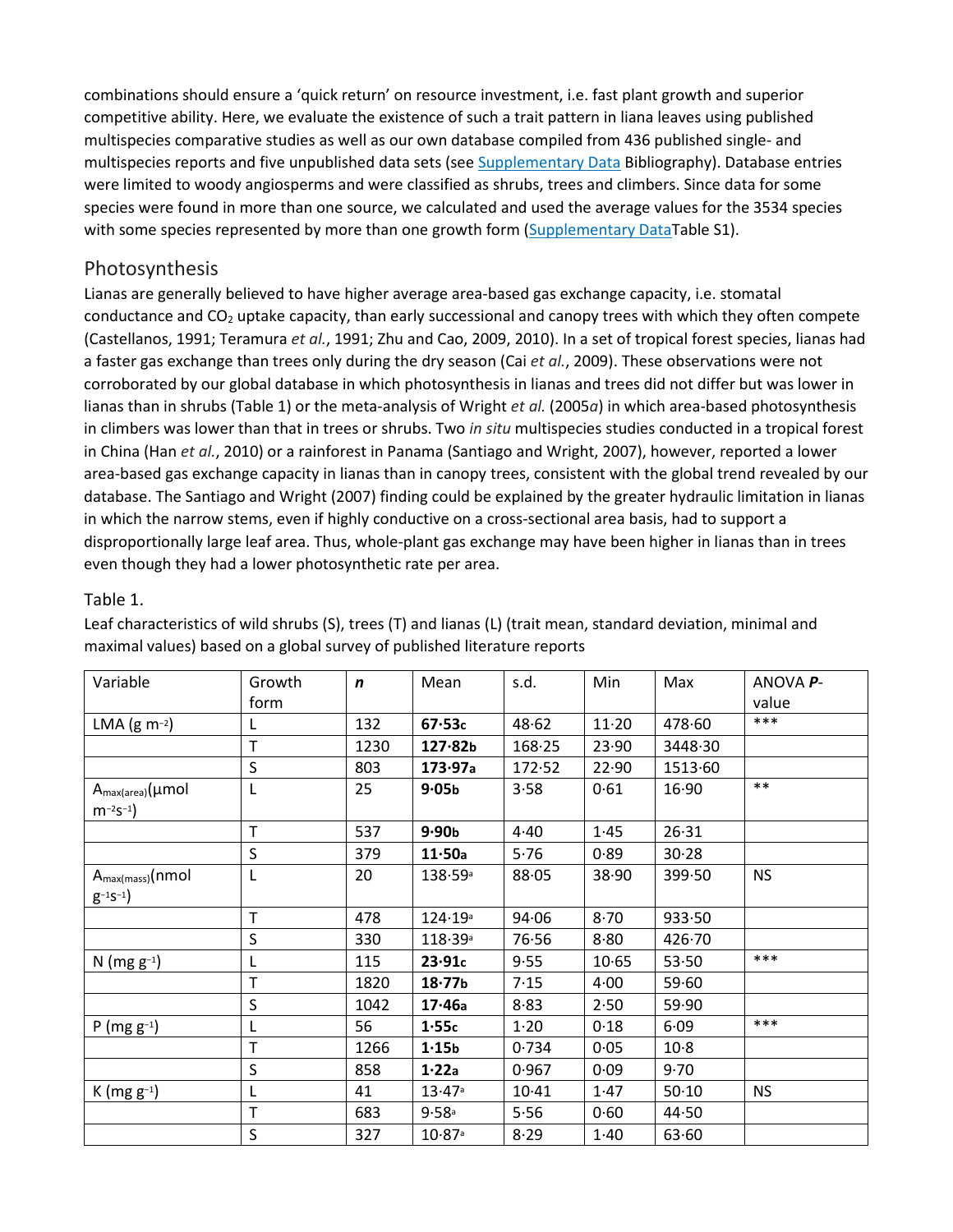To ensure morphological and taxonomic homogeneity of the samples, sampling was restricted to angiosperms. Families Arecaceae, Pandanaceae, Cyperaceae and Poaceae were excluded.

*P*-values for one-way analyses of variance for each trait are given in the last column (\*\*\**P*< 0·001; \*\* *P* < 0·01; \* *P* < 0·05; NS, not significant). Where life form effect was significant mean trait values are given in bold font. For each trait, means marked by the same letter are not significantly different from one another as determined by HSD Tukey test  $(P < 0.05)$ .

Photosyntehtic rate per unit of biomass is more directly related to leaf resource economics than is photosynthetic rate per area (Wright *et al.*, 2004*b*). Among *in situ* studies, mass-based photosynthesis was higher in lianas than in their supporting trees at Chinese tropical forest sites (Cai *et al.*, 2009; Zhu and Cao, 2010) but not in a Panamanian forest (Santiago and Wright, 2007) or in Chinese (Han *et al.*, 2010) forests. Van der Sande *et al.*(2013) also reported no difference in mass-based photosynthesis for small tree and liana saplings in Panama. Our database suggests that average mass-based photosynthesis is only insignificantly higher in lianas than in trees or shrubs (Table 1). The contrasting findings of the few studies cited above may be driven by species selection or the use of liana saplings that had not yet expressed adult traits. Overall, in spite of variability in outcomes of local studies, liana leaves photosynthesize at a slower rate than other woody plants when expressed on a leaf area basis but their leaf biomass shows a slight tendency for greater photosynthetic capacity.

#### Respiration rate

In the global spectrum of plant economic traits, foliar respiration features as a strong correlate of leaf metabolic activity (Reich *et al.*, 2008). Leaf respiratory rates frequently differ among plant functional types (Reich *et al.*, 1998). Two studies have compared this important aspect of leaf economics in lianas and other growth forms. In a forest canopy studied in Costa Rica, lianas had higher per area respiratory rates than co-occurring trees, palms and herbs (Cavaleri *et al.*, 2008). Compared with other plant types, liana respiration also increased more rapidly with height position in the canopy, probably reflecting their stronger response of leaf mass per area and areabased nutrient concentration to light availability. Whereas Cavaleri *et al.* (2008) found no differentiation between functional types with respect to mass-based respiration, a study by Slot *et al.* (2013)conducted in an upper forest canopy in Panama showed a greater mass-based dark foliar respiration in lianas than in trees (and no pattern in area-based respiration). These contrasting findings do not provide support for consistent differences in respiration between lianas and trees; however, together they have only included 19 liana species, emphasizing the need for more *in situ* data. Both studies reported a slightly lower Q<sub>10</sub> in lianas than in trees, suggesting lower maintenance costs of liana leaves at high temperatures.

### Leaf structure

Maximal photosynthetic and respiratory rates achieved by the leaf are influenced by its structural characteristics. An integrated measure of leaf structure, the LMA (leaf mass per area) denoting the amount of biomass invested in constructing a leaf area unit, is both widely measured and meaningful as it is correlated with several important functional traits such as photosynthetic capacity and leaf longevity (Wright *et al.*, 2004*a*). Do structural characteristics of leaves of lianas differ in a systematic way from those of self-supporting plants? Individual reports where LMA was compared between plant types (typically canopy trees vs. lianas) within a site yield a rather consistent picture. Three tropical forest studies from South China reported the LMA of lianas to be on average lower than that of trees, whether both forms were evergreen (Cai *et al.*, 2009) or included deciduous species (Zhu and Cao, 2010; Han *et al.*, 2010). Likewise, the LMA of lianas was significantly lower than that of trees in a lowland tropical rain forest in Gabon (Kazda and Salzer, 2000), an Ecuadorian montane forest (Salzer *et al.*, 2006) and in tropical dry forest and rain forest in Panama (Santiago and Wright, 2007; Sánchez-Azofeifa *et*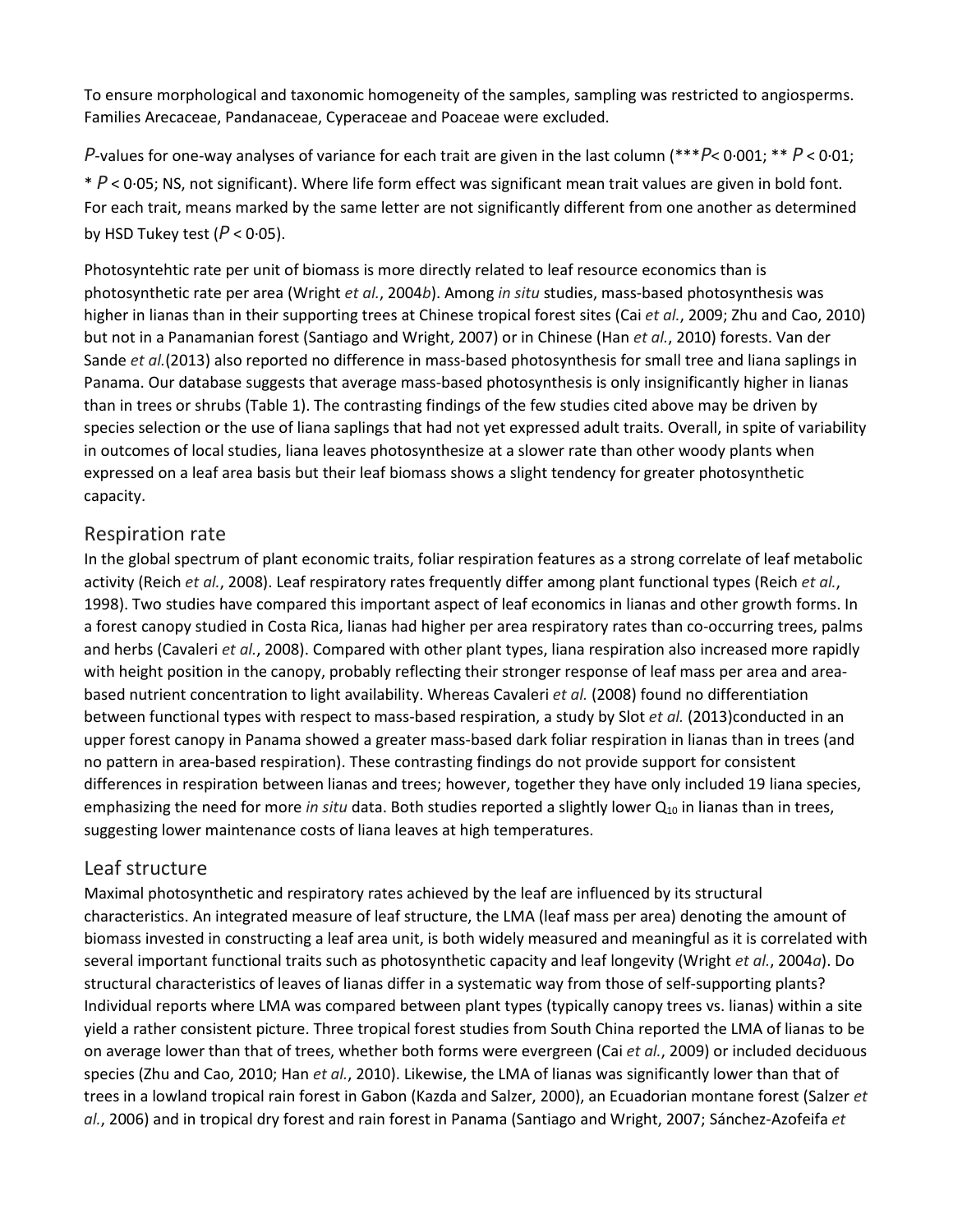*al.*, 2009). We found only two *in situ* studies where results deviated from this trend. Castellanos *et al.* (1989) found in a tropical deciduous forest in Mexico that lianas had a similar LMA to co-occurring trees and shrubs. In a tropical montane forest in China, Cai and Bongers (2007) found a slightly, but not significantly lower LMA in lianas compared with trees. According to our global literature database, lianas have a nearly 2-fold lower average LMA than trees (Table 1).

Our findings are consistent with a meta-analysis by Wright *et al.* (2005*a*)and a comprehensive data set from humid tropical forest sites across Neotropics, Madagascar and Australasia (Asner and Martin, 2012). Asner and Martin (2012) compared 563 liana species and 3322 tree species and reported a 16 % smaller LMA in lianas. Overall, the smaller mean LMA of climbers in comparison with trees seems to be well supported in global and, in most cases, in local comparisons.

Comparisons between lianas and shrubs are seldom drawn even though in many vegetation types (e.g. forest edges, gaps, recently disturbed sites) they co-exist and compete with each other. On the other hand, climbers are nearly absent from many arid, open or otherwise unproductive areas that are occupied by shrubs with sometimes extremely high LMA values. Our database showed that the mean LMA of lianas is nearly 3-fold lower than that of shrubs (Table 1), probably reflecting these different habitat spectra.

The slopes of relationships between LMA and photosynthetic capacity were non-significant in any growth form for area-based photosynthesis (Fig. 2A), whereas slopes were negative, highly significant and statistically indistinguishable from one another when photosynthesis was expressed on a leaf mass basis (Fig. 2B). These findings indicate that the slightly higher mass-based photosynthesis in lianas was attributable to their clustering closer to the lower end of the LMA continuum while subject to the economic rules common to all three growth forms.



Regression relationships between leaf mass per area (LMA) and (A) maximal photosynthetic rate per leaf area (A<sub>area</sub>) and (B) maximal photosynthetic rate per leaf mass (A<sub>mass</sub>) in lianas (L), shrubs (S) and trees (T) based on literature data (see [Supplementary](https://oup.silverchair-cdn.com/oup/backfile/Content_public/Journal/aob/112/9/10.1093_aob_mct236/2/mct236_Supplementary_Data.zip?Expires=1562958596&Signature=u2PEB-6O086tTMrIx9m2kY-BGIsBkjb5teeZyXiyYKr-FnanwwNvw8iORSOHMC9rZnq6J6UHMoQ8C6iOQLW2WqSozDFWgiG4w2H1MgLCwjL8UXkUaD%7EZmkEkGtmMKflg87Rwbt-gTq1UMqt9c3c2B%7EUCPLCZJa0GWUwbweEZ8uYkIB6hORWJtJslAtpbLVsPU4rBDDsPhoicBDgSOIq5l2EN4i128CszVtdXqXJRmCGAk0i2XeBQdJ%7EodJehoKb-G0gmqGgZ4OL3zi2jlG3K4Zmf5hIgD6nP737EEdExsHiS1ISs65L1yrXBLaRlGaSjoD-7Z3TWD0yu-%7EA5E4wAFA__&Key-Pair-Id=APKAIE5G5CRDK6RD3PGA) Data Bibliography and Table S1). Regression lines run through the entire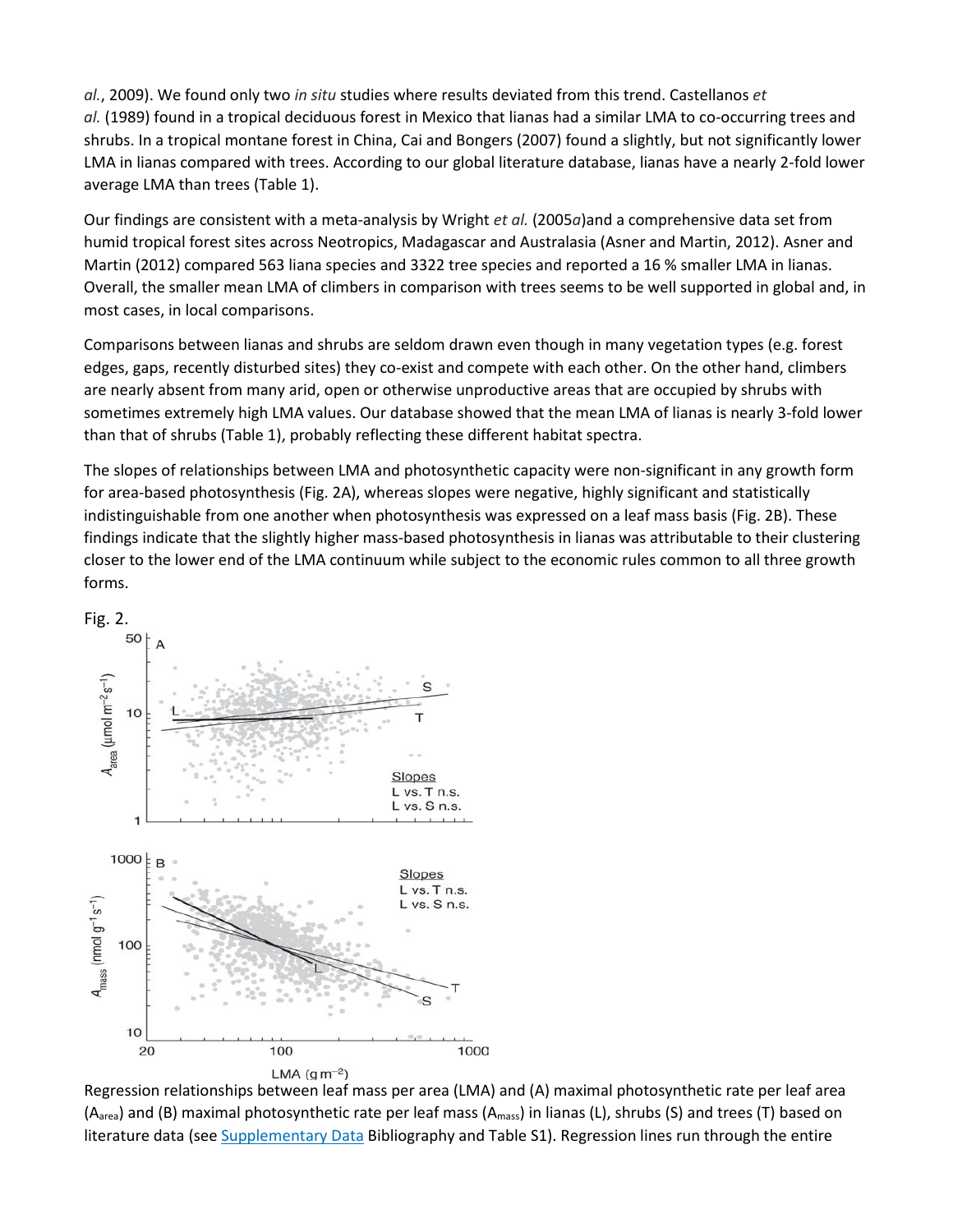range of LMA for each growth form. Slope comparisons based on analysis of covariance between vines and the other growth forms are shown (n.s., not significant). Slopes and correlation coefficients for regression equations and associated probabilities are given in Table 2.

#### Table 2.

Trait Lianas Trees Shrubs logAarea (μmol m−<sup>2</sup> s−1) 0·024 (*n* = 22, *r*<sup>2</sup> = 0·000NS)  $0.171$  (*n* = 489,  $r^2$  = 0.03NS)  $\bigcup$  0.188 (*n* = 333,  $r^2$  = 0·05NS) logAmass (nmol g−<sup>1</sup> s−1) –1·050 (*n* = 20, *r*<sup>2</sup> = 0·501*\*\*\**) –0·774 (*n* = 477, *r*<sup>2</sup> = 0·347*\*\*\**)  $-0.548$  (*n* = 330, *r*<sup>2</sup> = 0·230*\*\*\**) logN (mg g−1) –0·488 (*n* = 95, *r*<sup>2</sup> = 0·450*\*\*\**)  $-0.501$  (*n* = 1041, *r*<sup>2</sup> = 0·398*\*\*\**)  $-0.640$  (*n* = 673, *r*<sup>2</sup> = 0·593*\*\*\**) logP (mg g−1) –0·892 (*n* = 35, *r*<sup>2</sup> = 0·324*\*\*\**) –0·679 (*n* = 696, *r*<sup>2</sup> = 0·341 *\*\*\**)  $-0.882$  (*n* = 495, *r*<sup>2</sup> = 0·519*\*\*\**) logK (mg g<sup>-1</sup>) –1·137 (*n* = 28, *r*<sup>2</sup> = 0·241*\*\**) –0·402 (*n* = 328, *r*<sup>2</sup> = 0·141*\*\*\**) –0·385 (*n* = 177, *r*<sup>2</sup> = 0·121*\*\*\**)

Slopes of linear regression of the log10-transformed area- and mass-based photosynthetic rate and nutrient concentrations against the log10-transformed LMA in lianas, trees and shrubs based on literature data sources

The number of species used (n), correlation coefficients ( $r^2$ ) and significance levels ( $*P < 0.05$ ;  $**P < 0.01$ ,  $***P <$ 0·001; NS, not significant) are given in parentheses.

Several other leaf structural traits with postulated functional consequences have been occasionally reported as associated with the climbing habit and potentially influencing the photosynthesis, productivity, growth and competitive ability. Liana leaves were smaller than those of trees in a Chinese (Cai *et al.*, 2009; Han *et al.*, 2010), Madagascan (Kazda *et al.*, 2009) and Andean forest (Salzer *et al.*, 2006), but not in a Mexican forest (Castellanos *et al.*, 1989). Smaller leaf lamina size increases the convective cooling effect by providing lower boundry layer resistance, especially in exposed canopy locations (Givnish and Vermeij, 1976). On the other hand, a smaller lamina requires less investment in structural support (Niinemets *et al.*, 2007), although relevant analyses for climbers vs. other growth forms appear to be lacking. At the anatomical level, leaf thickness was smaller in lianas, but the volume fraction of air spaces did not differ between lianas and trees (Sánches-Azofeifa *et al.*, 2009). Finally, liana and tree leaves had similar estimated biomass construction costs (1·37 vs. 1·38 g glucose g<sup>-1</sup>, respectively), but because of a smaller LMA, liana leaves had a lower construction cost of area unit (Zhu and Cao, 2010).

## Foliar nutrients

Mass-based photosynthetic capacity of leaves is largely determined by the concentration of N, because the majority of leaf N is contained in photosynthesis-related proteins (Evans, 1989). A higher N concentration in liana leaves in comparison with leaves of canopy trees was found in the majority of tropical forest studies (Kazda and Salzer, 2000; Salzer *et al.*, 2006; Cai *et al.*, 2009; Zhu and Cao, 2010; Asner and Martin, 2011, 2012) but not in those by Castellanos *et al.* (1989), Santiago and Wright (2007)and Sánchez-Azofeifa *et al.* (2009). In a growth chamber study, seedlings of climbers had greater leaf N concentration than seedlings of self-supporting species (Cornellissen *et al.*, 1997). Our own global database indicated a significantly greater leaf N concentration in lianas, compared with shrubs and trees (Table 1; see also Wright *et al.*, 2005*a*). A similar trend has been demonstrated for phosphorus (P) (Salzer *et al.*, 2006; Zhu and Cao, 2010; Asner and Martin, 2011, 2012; Table 1), although occasionally it occurred only during the dry season (Cai *et al.*, 2009) or was not statistically significant (Sánchez-Azofeifa *et al.*, 2009).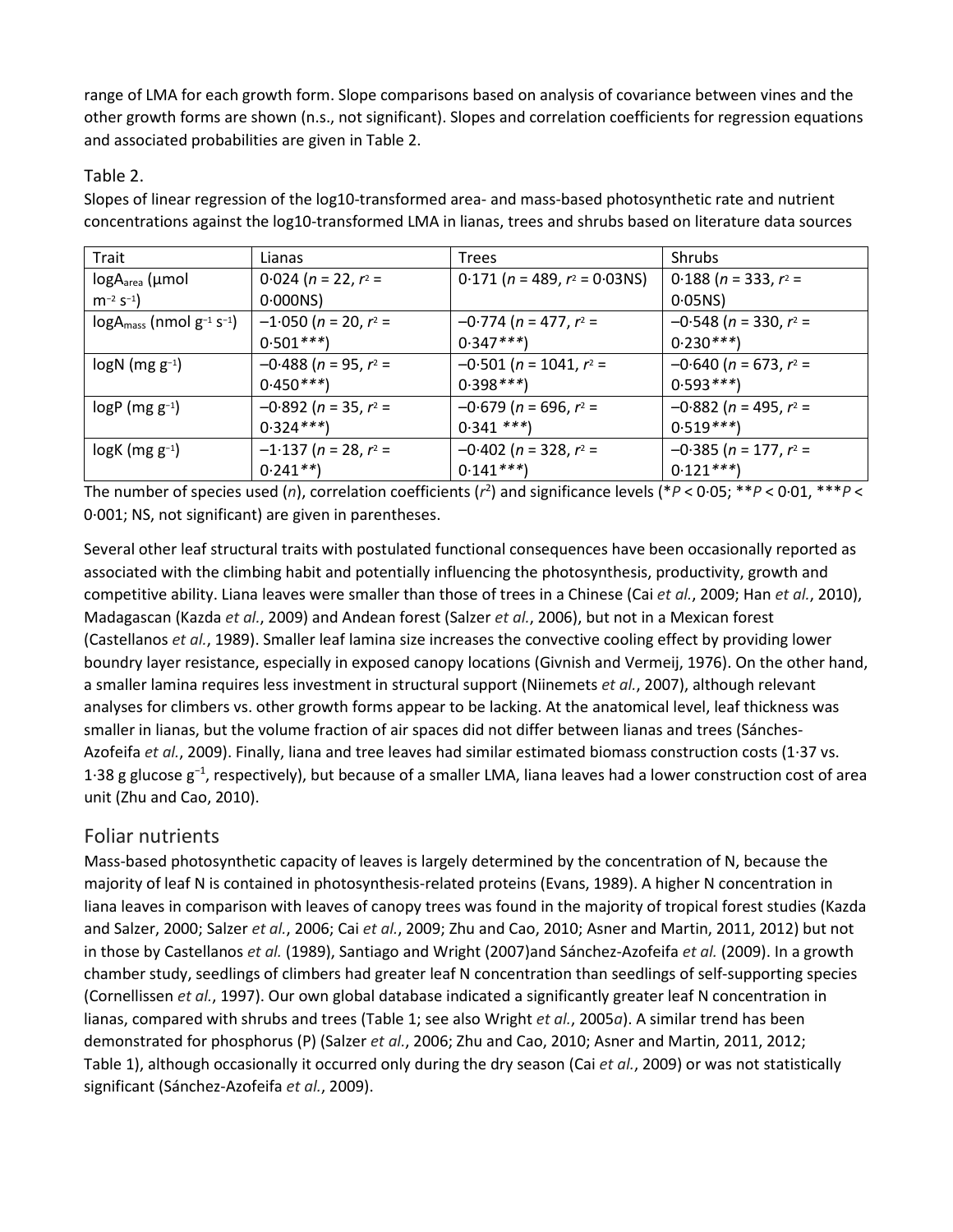Robust interspecific relationships have been discovered betweeen leaf structure and the concentrations of some essential nutrients, with higher LMA leaves containing lower nutrient levels (Wright *et al.*, 2005*a*). This rule appears to hold across growth forms, as indicated by the similar regression slopes for nutrient concentrations between lianas and trees for N and between lianas and both trees and shrubs for P (Fig. 3A, B; Table 2). The exception is the greater slope of the N vs. LMA line in shrubs that could be caused by the existence of some shrub species with very high LMA and a disproportionally low N level. The range of LMA in lianas does not extend to the highest values, consistent with the generally higher concentration of N and P in liana leaf biomass, as reported in many individual studies (see above). These data indicate that the differences in mean N and P concentrations between lianas and other woody plants seem to be explained primarily by different ranges of leaf structural characteristics found in each growth form.



Regression relationships between mass-based concentrations of (A) nitrogen, (B) phosphorus and (C) potassium in lianas (L), shrubs (S) and trees (T) based on literature data (see [Supplementary](https://oup.silverchair-cdn.com/oup/backfile/Content_public/Journal/aob/112/9/10.1093_aob_mct236/2/mct236_Supplementary_Data.zip?Expires=1562958596&Signature=u2PEB-6O086tTMrIx9m2kY-BGIsBkjb5teeZyXiyYKr-FnanwwNvw8iORSOHMC9rZnq6J6UHMoQ8C6iOQLW2WqSozDFWgiG4w2H1MgLCwjL8UXkUaD%7EZmkEkGtmMKflg87Rwbt-gTq1UMqt9c3c2B%7EUCPLCZJa0GWUwbweEZ8uYkIB6hORWJtJslAtpbLVsPU4rBDDsPhoicBDgSOIq5l2EN4i128CszVtdXqXJRmCGAk0i2XeBQdJ%7EodJehoKb-G0gmqGgZ4OL3zi2jlG3K4Zmf5hIgD6nP737EEdExsHiS1ISs65L1yrXBLaRlGaSjoD-7Z3TWD0yu-%7EA5E4wAFA__&Key-Pair-Id=APKAIE5G5CRDK6RD3PGA) Data Bibliography and Table S1). Slope comparisons based on analysis of covariance between vines and the other growth forms are shown (n.s., not significant). Slopes and correlation coefficients for regression equations and associated probabilities are given in Table 2.

In local comparisons with trees, liana leaves appear to contain higher concentrations of potassium (K), a nutrient involved in osmotic adjustment and stomatal movements (Cornellissen *et al.*, 1997; Salzer *et al.*, 2006; Asner and Martin, 2011, 2012); however, globally this pattern was not statistically supported (Table 1). Interestingly, the regression of K against LMA was steeper in lianas than in other growth forms, with the most delicate (low LMA) leaves containing disproportionally high K levels (Fig. 3C). This finding extends a similar relationship reported by Salzer *et al.* (2006) for an assortment of woody and herbaceous climbers and their supporting trees. Moreover, the strength of the correlation of K with LMA is higher in lianas than in other growth types, perhaps indicating a special place for this nutrient in leaf economy of this growth form. One possibility is that the high K in thin climber leaves is part of the drought survival mechanism that involves tight stomatal regulation and bulk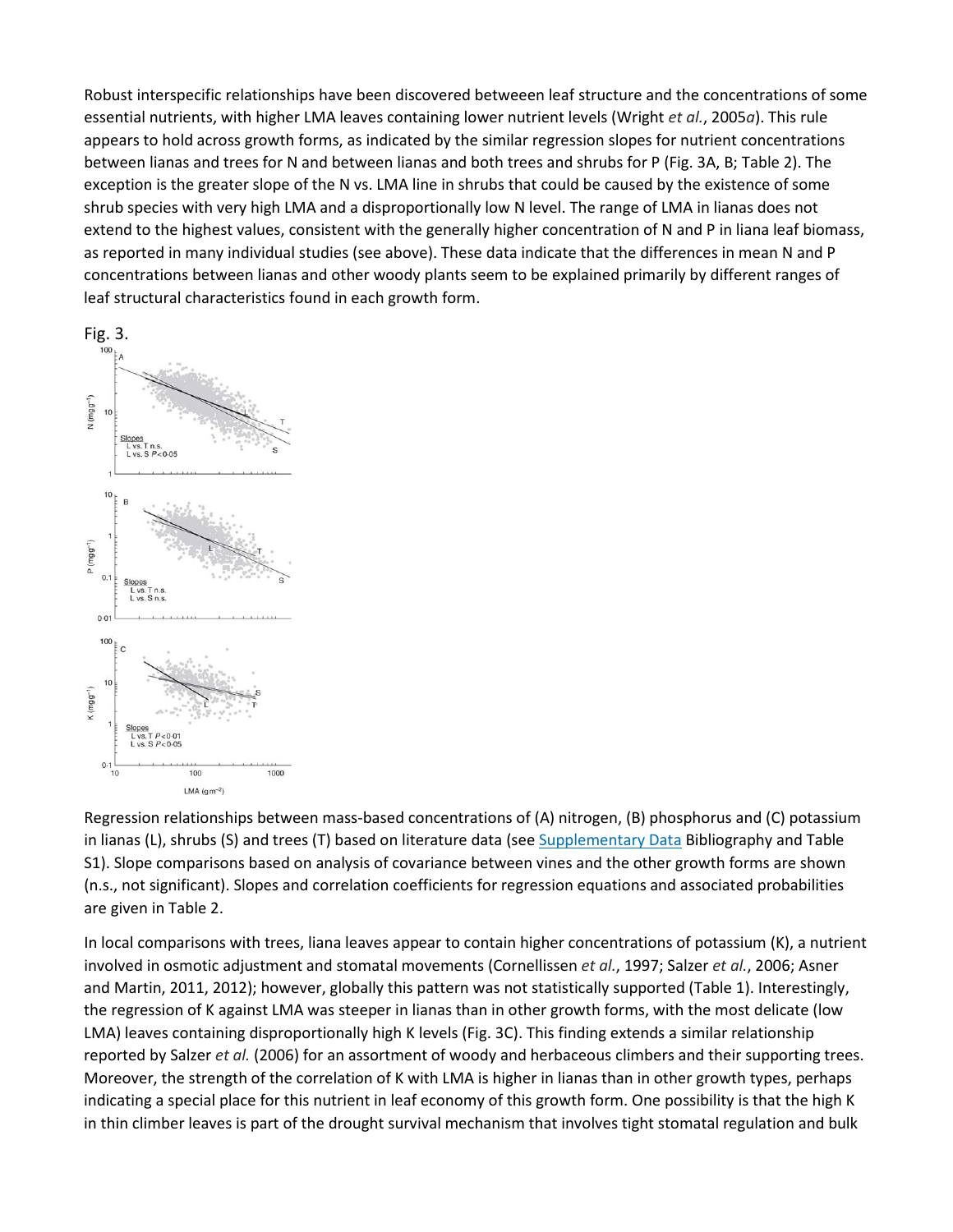osmotic adjustent, and is expressed to a smaller degree in the more scleromorphic leaves of trees (Salzer *et al.*, 2006). Given the global correlation between N and P and only weak associations of K with N and P (Wright *et al.*, 2005*a*), it appears that at least some lianas are more specialized than trees and shrubs in maintaining high concentrations of all three nutrients. Reports on other nutrients are scarce. Asner and Martin (2012) reported greater concentrations of calcium, magnesium, zinc, manganese, boron and iron in lianas compared with trees. Salzer *et al.* (2006) found a smaller concentration of calcium but not magnesium or manganese in lianas in comparison with trees. The high concentrations of key nutrients in lianas together with their low LMA thus confirm the 'fast turnover/quick return' tendency of this group compared with other woody plants.

#### Leaf hydraulics

Leaves are major resistance points for water transport (e.g. up to 90 % of all shoot resistance; Tyree and Zimmerman, 2002), and leaf hydraulic properties are an important determinant of gas exchange capacity (Sack and Holbrook, 2006; Brodribb *et al.*, 2010). The consensus view of a typical liana stem is that it possesses a highly efficient water transport system but has a high risk of conductivity loss because of the presence of wide and long conduits (Ewers *et al.*, 1990; Isnard and Silk, 2009); however, much remains to be learned about the hydraulic design of liana leaves. It is not clear whether the evolution of the climbing habit was also associated with an increased hydraulic conductance of leaves, e.g. through an increased diameter of xylem conduits or pits, reflecting modifications in the stems. Between two liana species found in the canopy of *Anacardium excelsum*(Anacardiaceae) trees in Panama, *Trichostigma octandrum* had higher stomatal conductance and leaf hydraulic conductance than *Prionostemma aspera* and their host trees (Johnson *et al.*, 2013). Remarkably, leaves of both lianas reached lower mid-day water potentials and were more vulnerable to embolism than their host trees, although no details on leaf xylem structure were provided. Susceptibility of liana leaves to hydraulic disruption might prevent embolization of the stem further upstream by reducing transpiration-induced xylem tension (Johnson *et al.*, 2013). As an alternative mechanism, large leaves, such as those of *Aristolochia macrophylla* (Aristolochiaceae), may exhibit spatial variability in hydraulic conductance and stomatal closure, consistent with the need to prevent vein embolization of the laminas (Miranda *et al.*, 2013). Other than the need for prevention of stem embolism, leaf hydraulic conductance may not need to be higher in lianas than in self-supporting species because of the larger leaf area supplied by each unit of stem sapwood in lianas (Putz, 1983; Ewers *et al.*, 1991). Also, given that leaf conductance tends to be coupled to gas exchange potential per leaf area (Brodribb *et al.*, 2010), the hydraulic design of liana leaves is not expected to be on average more efficient than in self-supporting plants; however, in local comparisons of co-occurring plants, the occasional higher gas exchange rate of lianas (Castellanos, 1991; Teramura *et al.*, 1991; Zhu and Cao, 2009, 2010; Johnson *et al.*, 2013) may be linked to their higher leaf hydraulic efficiency.

### Leaf life span

Leaf life span is increasingly recognized for its influence on plant canopy functioning. In some studies, lianas tend to have shorter leaf life spans and lower LMA than trees (Castellanos, 1991; Zhu and Cao, 2010), consistent with the widely acknowledged global correlation (Wright *et al.*, 2004*b*, 2005*a*). Consequently, in tropical and subtropical forests, leaf litter production from lianas is much greater than would be expected from their biomass contribution (Yong *et al.*, 2012). The extensive compilation of leaf longevities used in the review paper by Wright *et al.* (2005*a*)included very few climbers; however, it suggested a similar mean longevity for lianas and erect woody species. Similarly, a survey of leaf longevities in tropical understorey species in Indonesia showed both large variability and lack of consistent differences between growth forms in spite of a lower LMA in climbers (Shiodera *et al.*, 2008). The latter authors suggest that the uncoupling of LMA and longevity relationship in lianas can be attributed to a lower requirement for leaf lamina support in semi-epiphytic climbers. Locally lianas may even have a longer life span than canopy trees, at least in situations where the former are less hydraulically stressed (Cai *et al.*, 2009).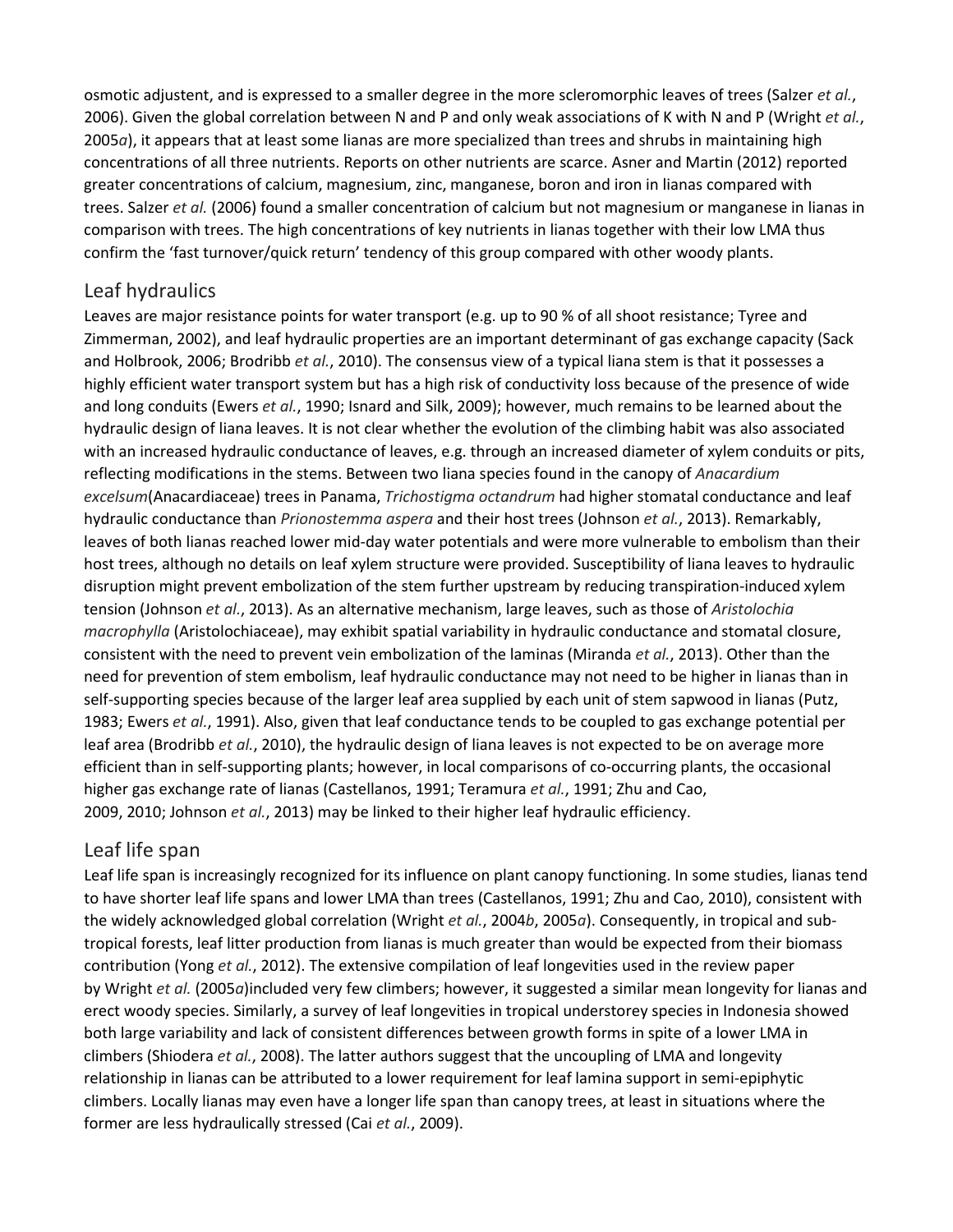#### Foliar defences

Analyses of resource economics supported by field data show that long-lived (high LMA) leaves require an increased investment in carbon-intensive, constitutive and stable chemical defences in contrast to short-lived (low LMA) leaves that preferentially rely on N-intensive, high-turnover, defensive compounds (Coley *et al.*, 1985; but see Agrawal, 2011for a more nuanced view). Whereas secondary metabolites have been well characterized in woody plants, including climbers, from many different lineages, the relationship between type and amount of defensive compounds and the growth form has received little attention. In agreement with the expectations of a more opportunistic life strategy of lianas, concentrations of carbon-demanding compounds were lower in leaves of lianas than in trees at Amazon and Bornean forest sites (Asner and Martin, 2011; Asner *et al.*, 2012) as well as in a world-wide tropical study (lignins by 11 %, phenols by 25 % and tannins by 19 %; Asner and Martin, 2012). Our own unpublished data on total phenolic compounds in leaves of 11 liana and seven tree species collected from a seasonally semi-deciduous secondary forest on Gigante Peninsula (part of the Barro Colorado Nature Monument) in central Panama (for a site description, see Schnitzer and Carson, 2010) revealed neither a statistical difference between growth forms nor a relationship to LMA (Fig. 4). However, when *Quassia amara* (Simaroubaceae), a low LMA tree particularly rich in phenolics, was removed from the data set, LMA became a significant negative predictor of phenolic concentration even if trees and lianas still did not differ in either LMA or phenolics (Fig. 4). These findings suggest that other, more typical sample sets, with lianas having lower LMA than trees, may show lower phenolic concentrations in lianas. Nothwithstanding the scarcity of comparative studies, the cited examples indicate that climbing habit, leaf longevity and defences appear to be linked in ecologically meaningful ways.



Relationships between leaf mass per area (LMA) and total phenolic concentration in leaves of ten lianas and seven tree species collected at a forest site in Panama (S. A. Schnitzer *et al.*, unpubl.). Each species is represented by 1–7 leaves from diverse light environments. Regression equations are: for lianas, logPhenolics = –0·150 + 1·264 × logLMA (*n* = 49, *r* <sup>2</sup> = 0·40 *P* < 0·0001); and for trees, logPhenolics = –0·924 + 1·663 × logLMA (*n* = 23,  $r^2$  = 0·52  $P$  < 0·0001). Slopes and intercepts were compared by analysis of covariance with, and subsequently without growth form × LMA interaction, and were found not to be statistically different (both *P* > 0·05). The four outlying points surrounded by an elipse belong to tree species *Quassia amara* and were excluded from the analysis. The method of phenolic compound determination has been described in Karolewski *et al.* (2010).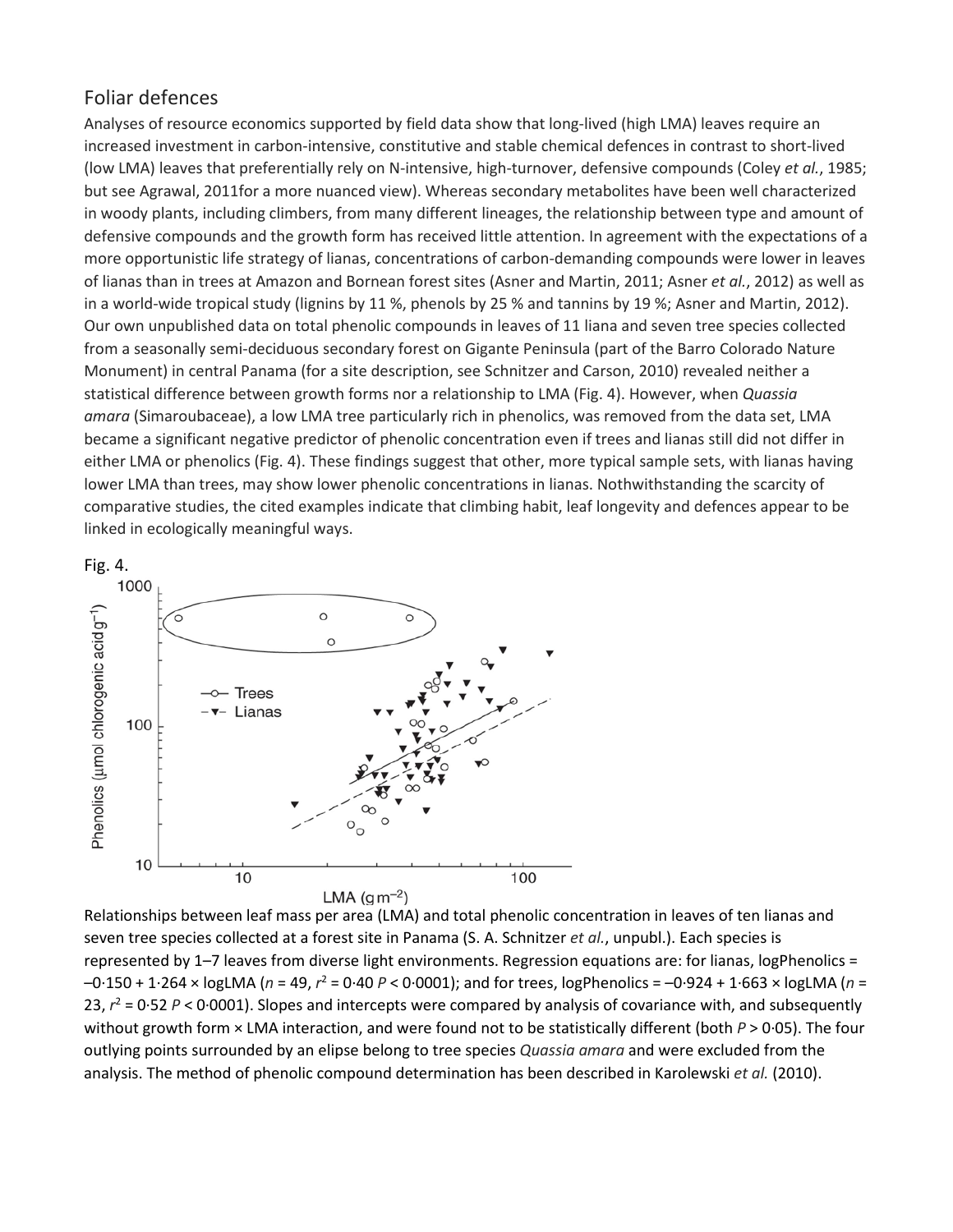## STEM CHARACTERISTICS AND MODIFICATIONS FOR CLIMBING

Stem characteristics of climbing plants are particularly distinct and have been described in various publications (e.g. Carlquist, 1991; Isnard and Silk, 2009; Angyalossy *et al.*, 2012, 2013). A variety of climbing mechanisms have been described that are based on morphological modifications of above-ground organs. Apart from species equipped with such well known devices as tendrils (which can arise from leaf, flower or branch modifications), adhesive pads, twining stems, spines and thorns, adventitious roots and lignified petiole bases (Isnard and Silk, 2009), there exist specialized branch-angle climbers with stems originally stiff and assuming a flexible structure only after finding a support (Ménard *et al.*, 2009).

The understanding of liana stem structure comes primarily from interspecific comparisons, but also from studying ontogenetic and plastic modifications within lianas themselves. Many species undergo a juvenile selfsupporting phase when the plant habit and stem stiffness are indistinguishable from those of shrubs or even trees of similar stature (Rowe and Speck, 2004; Gallenmüller *et al.*, 2004). There are also species, such as *Machaerium floribundum* (Fabaceae), that may exist either as lianas or as fully grown trees up to 25 m high (Angyalossy *et al.*, 2012). Studies of plastic changes within species accompanying switches between alternative growth forms are especially valuable as they separate functional trait associations from those resulting from the phylogenetic background. Insights into stem biomechanical design can be gained from studies of specialized, rather stiff searcher shoots, on which leaf development is delayed, that are formed by many liana species, enabling an attachment to a primary support as well as efficient movement of the stem tip across the forest canopy (Rowe and Speck, 2004). Once a searcher shoot reaches a support, this rigid stem undergoes a transformation of anatomical structure, assuming a typical flexible design (Hoffman *et al.*, 2003; Isnard and Silk, 2009; Ménard *et al.*, 2009). This transformation involves secondary growth and, e.g. in *Aristolochia macrophylla* and climbing species of *Clematis*, results in the loss of the outer layer of mechanical tissues (Isnard *et al.*, 2003; Masselter and Speck, 2008). Other rigidity-reducing internal modifications of climbing stems include discontinuous or supranumerary cambia that variously modify the transverse geometry of the stem [e.g. by producing wedges or additional rings of phloem (Carlquist, 1991; Isnard and Silk, 2009; Angyalossy *et al.*, 2012)]. Liana stem wood has a larger amount of axial and radial parenchyma than stems of trees (Carlquist 1991; Angyalossy *et al.*, 2012), enhancing their flexibility, but also their water, carbohydrate and nutrient storage capacity (Mooney and Gartner, 1991). Liana wood may also have a smaller content of fibres, e.g. in comparison with co-occurring sub-shrubs (29 % vs. 49 % of stem cross-sectional area; Crivellaro *et al.*, 2012) or between conspecific lianescent vs. arborescent forms (16 % vs. 63 % in *M. floribundum*; Angyalossy *et al.*, 2012) as well as an altered wood cell wall structure and chemical composition (Hoffmann *et al.*, 2003). Other specialized structural traits include gelatinous fibres enhancing the coiling ability of twining stems (Bowling and Vaughn, 2009). Lianas also display an extraordinary ability for healing of mechanically damaged stems (Fisher and Ewers, 1989).

Liana stems are narrow in relation to supported leaf area (Ewers and Fisher, 1991). Accordingly, their vessels tend to be among the longest and widest among the vascular plants, reflecting the necessity to move copious quantities of water quickly (Ewers *et al.* 1990, 1991, 1997*a*). While the benefits of the wide liana vessels are fairly well understood, potential trade-offs have also been documented. Although the long-held view that the high hydraulic efficiency of liana stems also makes them more vulnerable to drought-induced cavitation has been questioned (Ewers *et al.*, 1991), there is recent evidence that liana stems cavitate at less negative pressures than trees both as canopy-level plants (Zhu and Cao, 2009) and as young saplings (Van der Sande *et al.*, 2013). In a multispecies study, the widest and longest vessels were found in two climbers that also cavitated under the least negative pressure (Hacke *et al.*, 2006). Calculations of theoretical vulnerability to cavitation based on vessel diameter and vessel frequency indicated that vulnerability in lianas was more than twice larger than in trees at a Mexican rain forest site (Gutierrez *et al.*, 2009). High vulnerability to drought-induced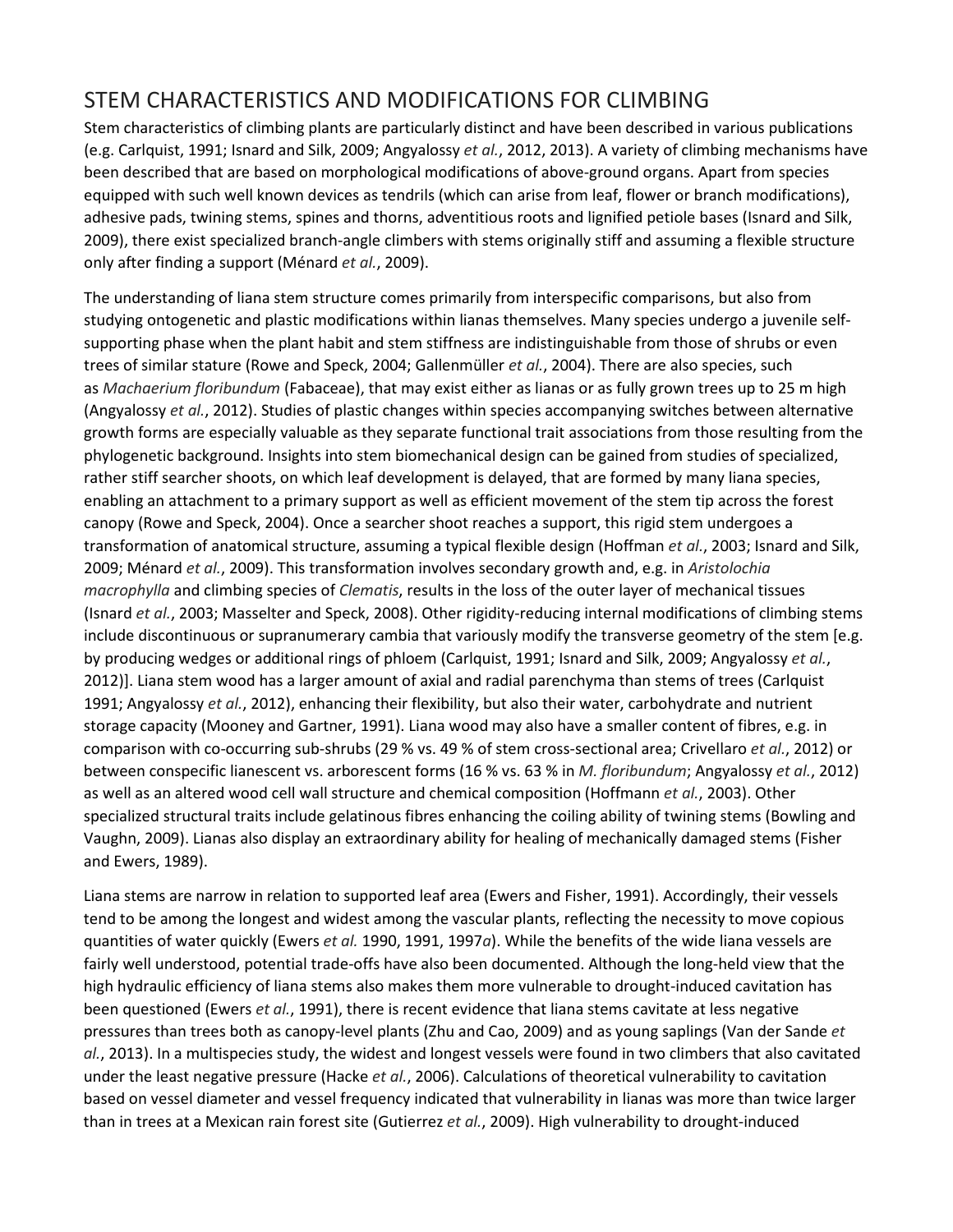cavitation in climbers may also be attributed to the large pit area fraction of vessel walls (Hacke *et al.*, 2006). At least in some families unique radial conducting cells originating from cambial ray initials connect neighbouring vessels, perhaps providing by-passes for water flow around embolisms (Angyalossy *et al.*, 2012). Wide vessels also make lianas vulnerable to cavitation induced by freeze–thaw events, possibly accounting for the poor representation of these life forms at higher latitudes (Jiménez-Castillo and Lusk, 2013). The hydraulic design of xylem thus appears fundamental for the ecological performance of lianas. Remarkably, there exists a liana *Tasmannia cordata*(Winteraceae) that is genetically unable to produce vessels and instead uses tracheids for water conduction, achieving much lower hydraulic conductivities than lianas with vessels. It appears, however, that the vessel-less strategy is an evolutionary dead end and allows the plant to persist only in a moist, low statured cloud forest of Papua New Guinea (Feild *et al.*, 2011).

## ROOT CHARACTERISTICS

Except for sporadic qualitative investigations into liana root anatomy (e.g. see the ongoing Anatomy of the Dicotyledons series initated by R. Metcalfe, Oxford University Press, UK) and measurements of root pressure (e.g. Fisher *et al.*, 1997), many structural aspects of liana root system biology are still poorly known. It is well established that stems of climbers have a highly conductive xylem containing large vessels with thin cell walls, implying a low safety factor and a vulnerability to disruption (Putz, 1983; Sperry *et al.*, 1987; Ewers and Fisher, 1991). However, it is, at present, too early to make parallel generalizations for their roots. Although systematic comparisons of root and stem hydraulic conductance in lianas are not available, a survey of many tropical liana and tree species showed that liana root vessels were narrower than in stems and similar with respect to diameter to root vessels of trees (Ewers *et al.*, 1997*a*). This pattern would suggest that, for climbing plants, individual root conduits provide relatively greater resistance to water flow than in stems. However, Tyree and Ewers (1996) reported that the total transverse root area of the liana species *Machaerium milleflorum* (Fabaceae) on Barro Colorado Island, Panama was nearly eight times larger than that of its stem. They found that a single *M. milleflorum* individual with a 20 cm stem diameter had four roots >20 cm diameter, including a 50 cm taproot that reached a depth of 4·4 m. This example indicates that integrated root hydraulic conductance may not constitute a bottleneck in water transport to leaves.

To avoid upstream embolism formation and restriction to water flow, liana roots have to maintain a continuous supply of water. Moreover, positive pressure exerted by the roots reduces upstream tensions and may help prevent embolism formation and, at least in grapevine, may also help eliminate embolisms (Sperry *et al.*, 1987). There is evidence that root pressure in some tropical (Fisher *et al.*, 1997) and temperate (Jiménez-Castillo and Lusk, 2013) lianas may generate a positive stem water pressure at least during the wet season and at night. However, these root pressures may not be positive enough to clear embolisms that are more than a few metres above the soil surface. Among 29 dicotyledonous liana species studied in Panama by Ewers *et al.* (1997*b*), as many as 26 species did not generate positive pre-dawn pressure, whereas three species representing the family Dilleniaceae generated root pressures that were too low to fill vessels higher than 6·4 m in 18 m stems. Only two small statured climbers, a fern (*Lygodium venustum*, Schizaeaceae) and a bamboo (*Rhipidocladum racemiflorum*, Poaceae), generated root pressures sufficient to push water to the apex of the plant (Tyree and Ewers, 1996; Ewers *et al.*, 1997*b*). In contrast, all five temperate lianas studied in Chile showed positive root pressure, the magnitude of which was correlated with vessel diameter, suggesting a link between species' vulnerability to freeze–thaw-induced embolism and ability to generate root pressure (Jiménez-Castillo and Lusk, 2013).

In some temperate liana species, water stored in roots may be involved in the maintenance of elevated xylem water potential even when the transpiration is high (Teramura *et al.*, 1991). Some climbers, especially those from open, periodically dry habitats, possess large lignotubers specialized for water but also carbohydrate storage and allowing regeneration of the herbaceous or woody stems after disturbance (Ewers *et al.*,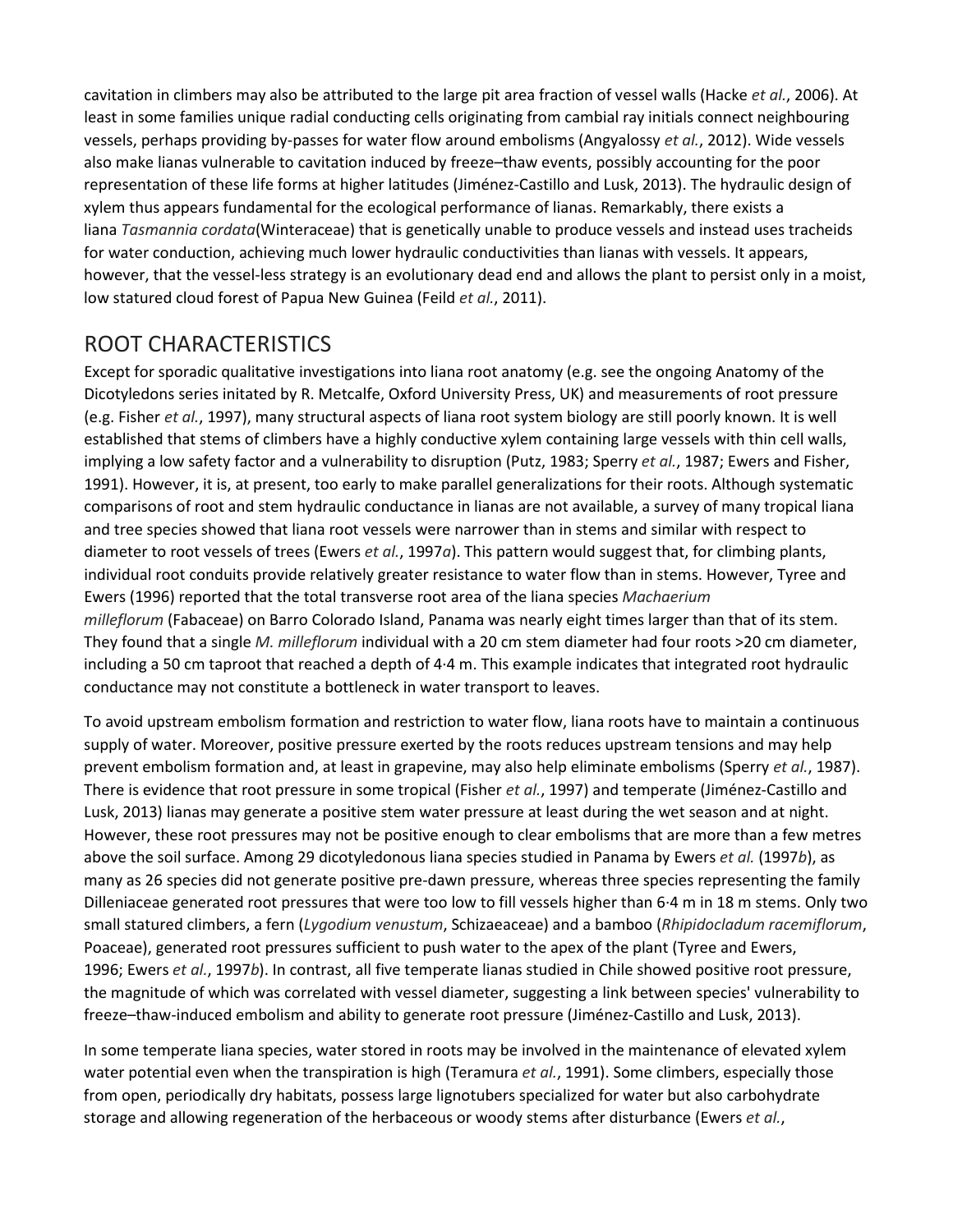1991; Tyree and Ewers, 1996; Rundel and Franklin, 1991). Water storage in axial organs is usually attributed to elastic xylem parenchyma (in both axial and radial systems). Comparative allometric analyses (based on tissue volume fraction) of the anatomical composition of xylem and other tissues, such as those conducted for stems of *Bauhinia* (Ewers and Fisher, 1991), are needed to uncover the basis for root water storage in lianas.

The macromorphological structure of root systems in lianas, as in other plants, greatly influences the water absorption ability (Pregitzer, 2008). It appears, however, that formal architectural analysis has only been used sparsely to investigate root system attributes of lianas. A soil coring of two liana species showed that the majority (74 %) of fine root area was allocated to the upper 30 cm of soil profile (Johnson *et al.*, 2013). Based on information gathered for other growth forms, root architecture in lianas could represent a spectrum from shallow extensively branched systems absorbing water from the upper layer of the soil to deep-rooted species with extended taproots exploring deep horizons of the soil profile (Fitter, 2002; Hutchings and John, 2003). Seasonal water use characteristics (such as leaf stomatal conductance and leaf area ratio) may correlate with these root traits. At the same time, the utilization of other plants for support might mean that coarse, structural axes in the root system are redundant.

Further modifications of the liana root system may include adventitious roots formed along the stem as it touches the ground, e.g. following disturbance (Paul and Yavitt, 2011). Sub-terranean organs may also include woody rhizomes such as described for the genus *Stigmaphyllon*(Malpighiaceae; Anderson 1997). So far, in spite of sporadic publications (Tyree and Ewers, 1996; Andrade *et al.*, 2005; Johnson *et al.*, 2013), the relationship between root structure and climbing habit remains to be elucidated.

## SOURCES OF VARIABILITY

Woody climbers as a group form a phenotypic continuum from highly specialized obligate lianas to species with intermediate growth forms (scramblers) devoid of specialized climbing mechanisms but nevertheless using surrounding vegetation for support. Not surprisingly, when traits of lianas are evaluated on a global basis, they reveal an extensive variation magnified by the remarkable plasticity either in response to support availability or as part of intrinsic ontogenetic programmes. Lianas also include some spectacular examples of morphoanatomical transformations between juvenile and mature shoot phases and of heteroblastic leaf differentiation (Lee and Richards, 1991).

Further variability may be attributed to interspecific differences in successional status, habitat soil resource richness and climbing mechanisms (Hegarty, 1990; Gerwing, 2004; Kusumoto *et al.*, 2012). Although tropical forests abound in various forms of lianas (Putz, 1984; Gallagher and Leishman, 2012; Kusumoto *et al.*, 2012; Schnitzer *et al.*, 2012), ecological niche differentiation among species with different mechanisms has been noted by several researchers (Putz, 1984; Kusumoto *et al.*, 2012). For example, adventitious root climbers frequently occupy inner, shaded regions of the tropical forest canopy (Kusumoto *et al.*, 2012) and, among temperate liana species, have the lowest photosynthetic rates (Carter and Teramura, 1988). Tropical tendrilled lianas retain leaves for a shorter time than other lianas from the site (Hegarty, 1990) and show preference for sites with an abundance of thin supporting stems, i.e. they tend to be early succession specialists (DeWalt *et al.*, 2000). No relationship, however, was found between climbing mechanism and latitude in a global sample of 1092 climbing species (Gallagher and Leishman, 2012). Seeking the link between climbing mechanisms and other functional traits appears to be a fruitful area for future exploration.

Average differences between climbers and other growth forms, whether addressed on local or on regional scales, will be affected by site climatic conditions favouring high or low climber diversity (Asner and Martin, 2012; Gallagher and Leishman, 2012). Further, although climbers have evolved in a vast number of plant lineages, there are families in which lianas are either exclusive or dominant growth forms (e.g. Celastraceae,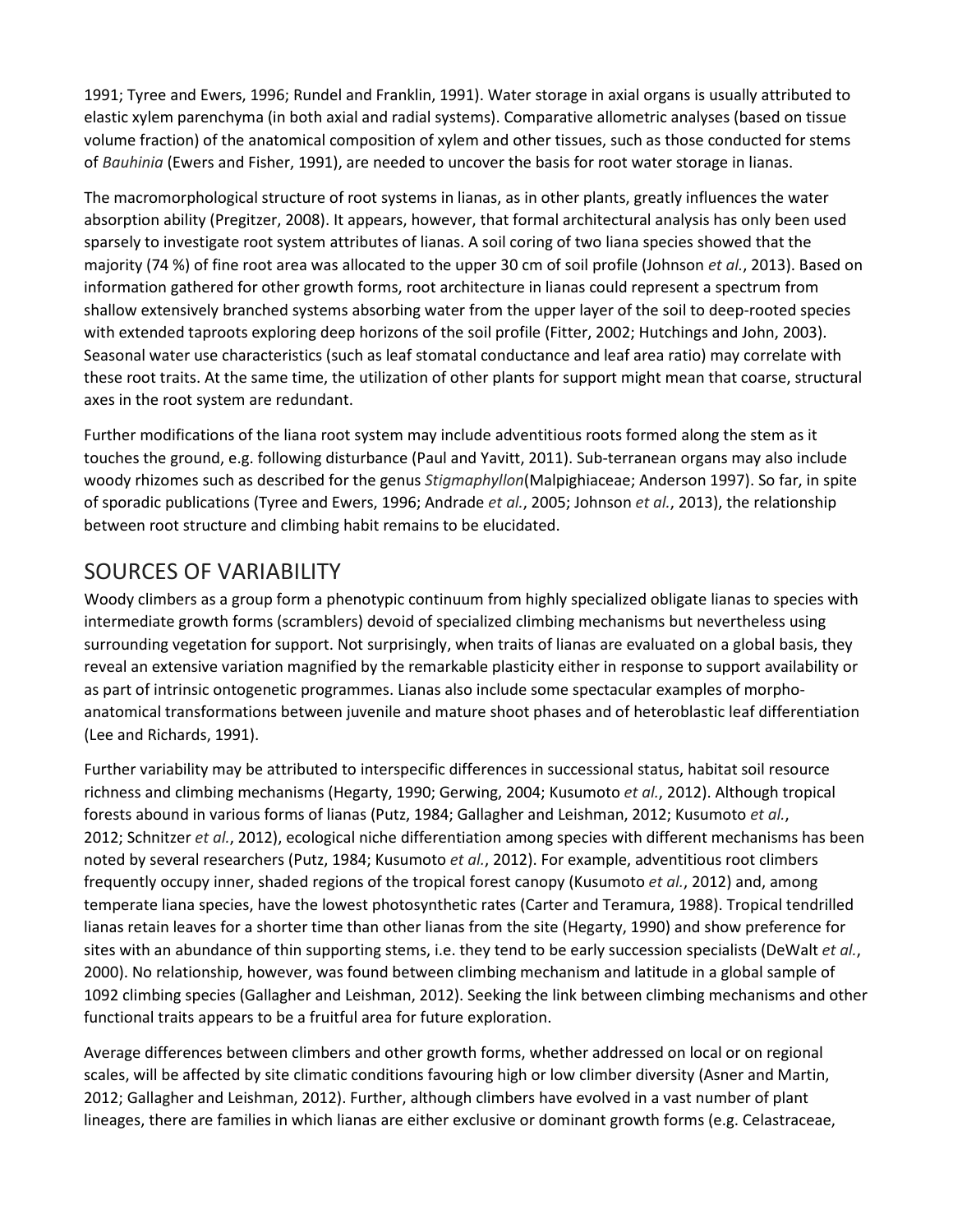Passifloraceae and Vitaceae). It is possible that a large local representation of these specialized families or other speciose liana-rich taxa, such as tribe Bignonieae in the Bignoniaceae, would introduce a phylogenetic signal unbalanced by closely related self-supporting plants. Studies that both retain a biogeographic perspective and control for the phylogenetic trait conservatism are the most useful in elucidating the consequences of evolution of the climbing habit (Asner *et al.*, 2012; Gallagher and Leishman, 2012).

In summary, there is empirical support for global covariation of selected traits, such as increased leaf/stem mass ratios (at larger body sizes), delicate, nutrient-rich leaves and fast stem extension growth with the climbing habit. These traits thus contribute to what may be called 'the climbing plant syndrome' (Table 3). This review has also identified gaps in the knowledge of functional traits of climbers (Table 4), such as patterns of resource allocation to support, growth rate, hydraulics and anatomy of leaves and roots that will need to be answered by future comparative and meta-analytical studies.

| Trait category   | Lianas vs. trees               | Key references                                                  |
|------------------|--------------------------------|-----------------------------------------------------------------|
| Plant biomass    | Greater ratio of leaf          | Putz (1983); Gerwing and Farias (2000); Chave et                |
| allocation       | mass to above-ground           | al. (2001); Schnitzer et al. (2006); this review                |
|                  | biomass (at large plant        |                                                                 |
|                  | biomass)                       |                                                                 |
|                  | Greater ratios of leaf         | Putz (1983); Gerwing and Farias (2000)                          |
|                  | mass and leaf area to          |                                                                 |
|                  | stem cross-sectional           |                                                                 |
|                  | area                           |                                                                 |
| Growth rate      | Faster relative growth         | Cornelissen et al. (1996); Cai et al. (2007)                    |
|                  | rate                           |                                                                 |
|                  | Faster absolute shoot          | Ruiz Fernandez (1987); Teramura et al. (1991); Schnitzer        |
|                  | extension rate                 | (2005); Gillian and Yavitt (2011)                               |
|                  | Slower stem diameter           | Putz (1990)                                                     |
|                  | growth                         |                                                                 |
| Photosynthetic   | Comparable on a leaf           | Castellanos (1991); Teramura et al. (1991); Wright et           |
| rate             | area basis                     | al. (2005a); Santiago and Wright (2007); Cai et al. (2009); Zhu |
|                  |                                | and Cao (2009, 2010); Han et al. (2010); Van der Sande et       |
|                  |                                | al.(2013); this review                                          |
|                  | Slightly (non-                 | Santiago and Wright (2007); Cai et al. (2009; Zhu and Cao       |
|                  | significantly) higher on       | (2010); Han et al. (2010)                                       |
|                  | a leaf mass basis              |                                                                 |
| Leaf respiratory | No consistent                  | Cavaleri et al. (2008); Slot et al. (2013)                      |
| rate             | difference at 25 °C (on a      |                                                                 |
|                  | mass basis)                    |                                                                 |
|                  | Slightly lower Q <sub>10</sub> | Cavaleri et al. (2008); Slot et al. (2013)                      |
| Leaf structural  | Smaller lamina area            | Castellanos et al. (1989); Salzer et al. (2006); Cai et         |
| traits           |                                | al. (2009); Han et al. (2010)                                   |
|                  | Lower LMA (leaf mass           | Castellanos et al. (1989); Kazda and Salzer (2000); Wright et   |
|                  | per area)                      | al. (2005a); Salzer et al. (2006); Cai and Bongers              |
|                  |                                | (2007); Santiago and Wright (2007); Cai et al. (2009); Sánchez- |
|                  |                                | Azofeifa et al.(2009); Zhu and Cao (2010); Han et               |
|                  |                                | al. (2010); Asner and Martin (2012); this review                |
|                  | Smaller leaf thickness         | Sánchez-Azofeifa et al. (2009)                                  |

Table 3. Functional traits of lianas as compared with trees based on a global review of published data and observations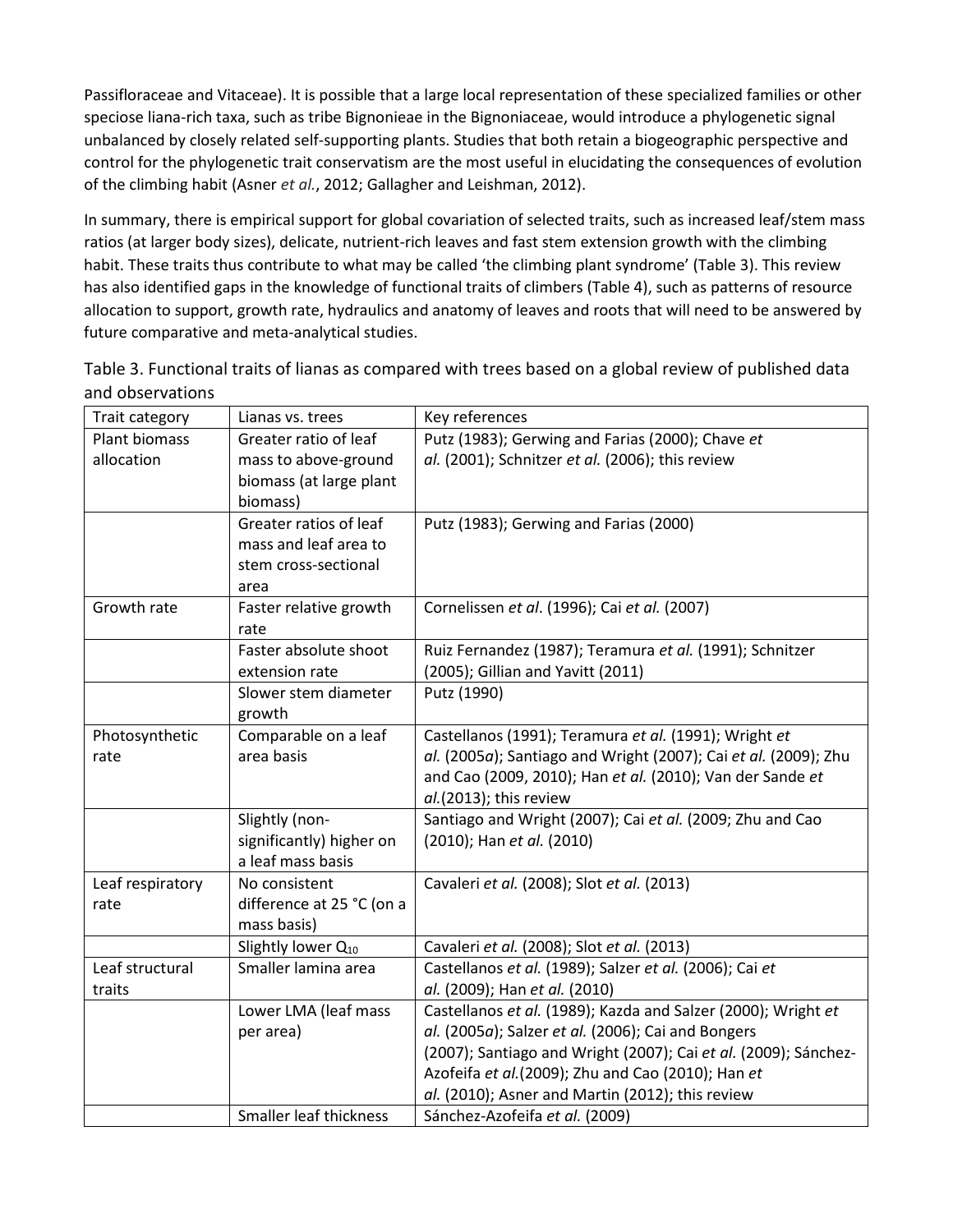|                  | Similar volume fraction  | Sánchez-Azofeifa et al. (2009)                                  |
|------------------|--------------------------|-----------------------------------------------------------------|
|                  | of air spaces            |                                                                 |
| Foliar nutrients | Higher N per leaf mass   | Castellanos et al. (1989); Cornelissen et al.(1996); Kazda and  |
|                  |                          | Salzer (2000); Wright et al.(2005a); Salzer et                  |
|                  |                          | al. (2006); Santiago and Wright (2007); Cai et                  |
|                  |                          | al. (2009); Sánchez-Azofeifa et al. (2009); Zhu and Cao         |
|                  |                          | (2010); Asner and Martin (2011, 2012); this review              |
|                  | Higher P per leaf mass   | Salzer et al. (2006); Cai et al. (2009); Sánchez-Azofeifa et    |
|                  |                          | al. (2009); Zhu and Cao (2010); Asner and Martin                |
|                  |                          | (2011, 2012); this review                                       |
|                  | Some species with        | Cornellissen et al. (1997); Salzer et al. (2006); Asner and     |
|                  | much greater K per leaf  | Martin (2011, 2012); this review                                |
|                  | mass                     |                                                                 |
|                  | Higher Ca, Mg, Zn, Mn,   | Salzer et al. (2006); Asner and Martin (2012)                   |
|                  | B and Fe per leaf mass   |                                                                 |
| Carbon-based     | Lower concentration of   | Asner and Martin (2011, 2012); Asner et al. (2012); this review |
| foliar defences  | phenolics                |                                                                 |
| Stem traits      | Developmental            | Hoffman et al. (2003); Rowe and Speck (2004); Gallenmüller et   |
|                  | transitions of stem      | al. (2004); Ménard et al. (2009); Isnard and Silk               |
|                  | habit (self-supporting   | (2009); Angyalossy et al. (2012)                                |
|                  | vs. climbing vs.         |                                                                 |
|                  | searching)               |                                                                 |
|                  | Occurrence of            | Schenck (1893); Carlquist (1991); Caballé (1993); Isnard and    |
|                  | anomalous vascular       | Silk (2009); Angyalossy et al. (2012)                           |
|                  | cambia and modified      |                                                                 |
|                  | secondary growth         |                                                                 |
|                  | pattern                  |                                                                 |
|                  | Longer and wider         | Ewers (1985); Ewers et al. (1990, 1991, 1997a); Gartner et      |
|                  | vessels and higher       | al. (1990); Carlquist (1991)                                    |
|                  | hydraulic conductivity   |                                                                 |
|                  | Higher susceptibility to | Hacke et al. (2006); Gutiérrez et al. (2009); Zhu and Cao       |
|                  | cavitation               | (2009); Feild et al. (2011); Van der Sande et                   |
|                  |                          | al. (2013); Jiménez-Castillo and Lusk (2013)                    |
|                  | Lower wood density       | Putz (1983); Gallenmüller et al. (2004); Zhu and Cao (2009)     |
|                  | Lower wood and stem      | Speck and Rowe (1999); Hoffmann et                              |
|                  | stiffness                | al. (2003); Gallenmüller et al. (2004); Ménard et al. (2009);   |
|                  | Higher stem healing      | Fisher and Ewers (1989, 1991)                                   |
|                  | ability                  |                                                                 |
| Root system      | Greater rooting depth    | Restom and Nepstad (2004); Andrade et al. (2005)                |
| traits           |                          |                                                                 |
|                  | Frequent positive root   | Tyree and Ewers (1996); Fisher et al. (1997); Ewers et          |
|                  | pressure                 | al. (1997b); Jiménez-Castillo and Lusk (2013)                   |
|                  | Similar vessel diameter  | Ewers et al. (1997a)                                            |
|                  | Variety of modifications | Ewers et al. (1991); Tyree and Ewers (1996); Rundel and         |
|                  | (adventitious rooting,   | Franklin (1991)                                                 |
|                  | lignotubers)             |                                                                 |

Traits directly associated with the climbing mechanisms have been ommitted. References cited here provide both supporting and contrary data.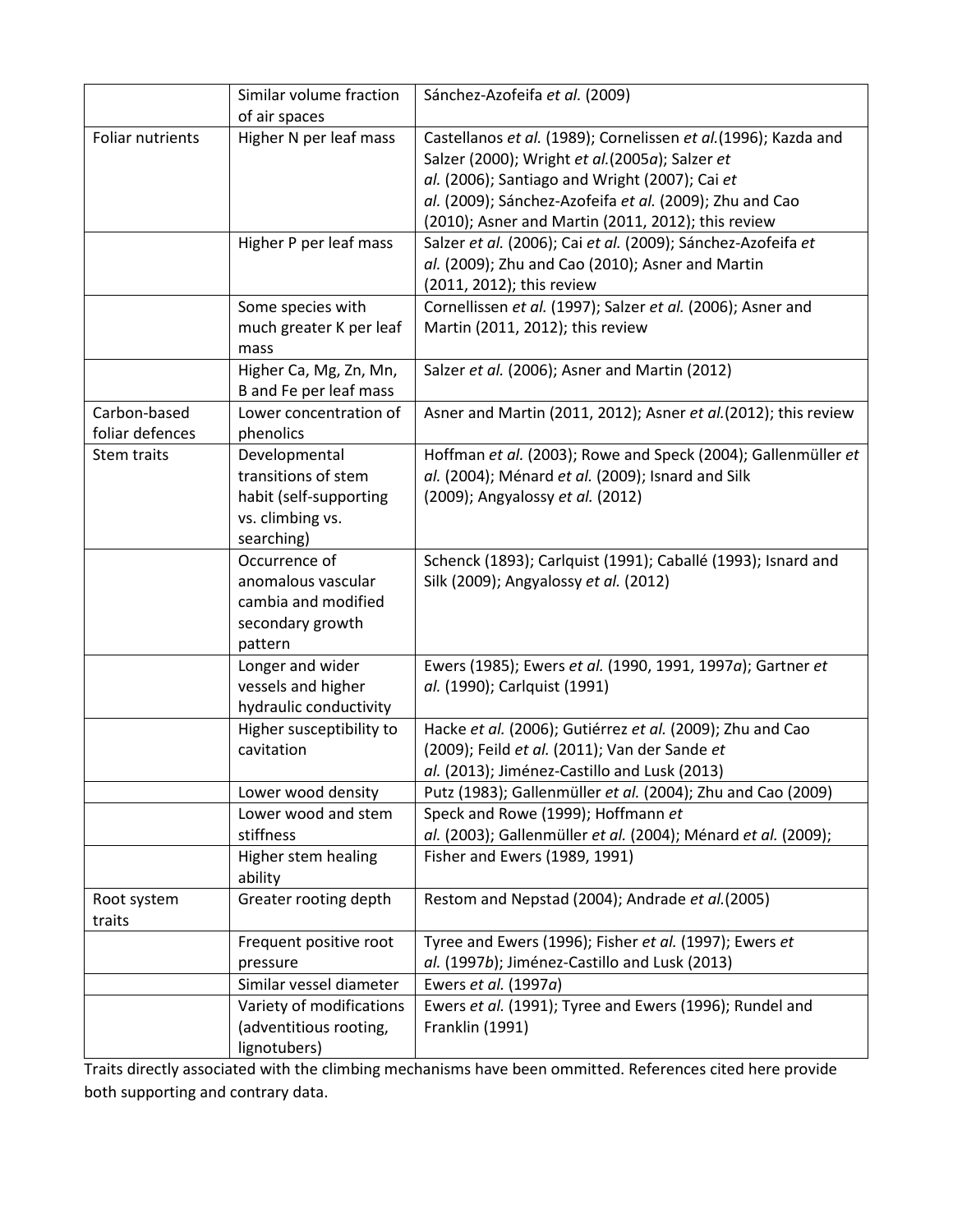Table 4. Key questions on structure–function relationships in lianas that need to be addressed by future research

| No. | Question                                                                                           |
|-----|----------------------------------------------------------------------------------------------------|
| 1.  | What are the ratios of biomass partitioning to particular organ types in fully grown lianas?       |
| 2.  | Are relative growth rates higher in lianas than in self-supporting plants of the same size?        |
| 3.  | How do key leaf traits contribute to whole-plant carbon gain in lianas vs. self-supporting plants? |
| 4.  | To what extent do leaf hydraulic traits mirror those of the stems?                                 |
| 5.  | What are the depths and morphological characteristics of the liana root systems?                   |
| 6.  | What mechanisms are responsible for triggering the switch between self-supporting and lianescent   |
|     | growth habit in species exhibiting developmental plasticity?                                       |
| 7.  | Do lianas with different climbing mechanisms form separate groups with respect to other functional |
|     | traits?                                                                                            |

## ACKNOWLEDGEMENTS

This work was supported by the National Science Center (Poland) grant 2011/03/B/NZ8/02190 to T.P.W. The authors thank M. Zadworny for pointing out references on roots and two anonymous reviewers for insightful and helpful comments.

# LITERATURE CITED

Agrawal AA Current trends in the evolutionary ecology of plant defence *Functional Ecology* 2011 25: 420-432. Anderson C Monograph of *Stigmaphyllon* (Malpighiaceae) *Systematic Botany Monographs* 1997 51: 1-313.

- Andrade JL Meinzer FC Goldstein G Schnitzer SA Water uptake and transport in lianas and co-occurring trees of a seasonally dry tropical forest *Trees* 2005 19: 282-289.
- Angyalossy V Angeles G Pace MR et al. An overview of the anatomy, development and evolution of the vascular system of lianas *Plant Ecology and Diversity* 2012 5: 167-182.
- Angyalossy V Pace MR Lima AC Schnitzer SA Bongers F Burnham R Putz FE Liana anatomy: a broad perspective on structural evolution of the vascular system *Ecology of lianas* 2013 Oxford Wiley-Blackwell Publishers (in press)
- Asner GP Martin RA Canopy phylogenetic, chemical and spectral assembly in a lowland Amazonian forest *New Phytologist* 2011 189: 999-1012.
- Asner GP Martin RA Contrasting leaf chemical traits in tropical lianas and trees: implications for future forest composition *Ecology Letters* 2012 15: 1001-1007.
- Asner GP Martin RA Bin Suhaili A Sources of canopy chemical and spectral diversity in lowland Bornean forest *Ecosystems* 2012 15: 504-517.
- Bowling AJ Vaughn KC Gelatinous fibers are widespread in coiling tendrils and twining vines *American Journal of Botany* 2009 96: 719-727.
- Brenes-Arguedas T Roddy AB Kursar TA Plant traits in relation to the performance and distribution of woody species in wet and dry tropical forest types in Panama *Functional Ecology* 2013 27: 392-402.
- Brodribb TJ Feild TS Sack L Viewing leaf structure and evolution from a hydraulic perspective *Functional Plant Biology* 2010 37: 488-498.
- Caballé G Liana structure, function and selection: a comparative study of xylem cylinders of tropical rainforest species in Africa and America *Botanical Journal of the Linnean Society* 1993 113: 41-606.
- Cai Z-Q Bongers F Contrasting nitrogen and phosphorus resorption efficiencies in trees and lianas from a tropical montane rain forest in Xishuangbanna, south-west China *Journal of Tropical Ecology* 2007 23: 115-118.
- Cai Z-Q Poorter L Cao K-F Bongers F Seedling growth strategies in Bauhinia species: comparing lianas and trees *Annals of Botany* 2007 100: 831-838.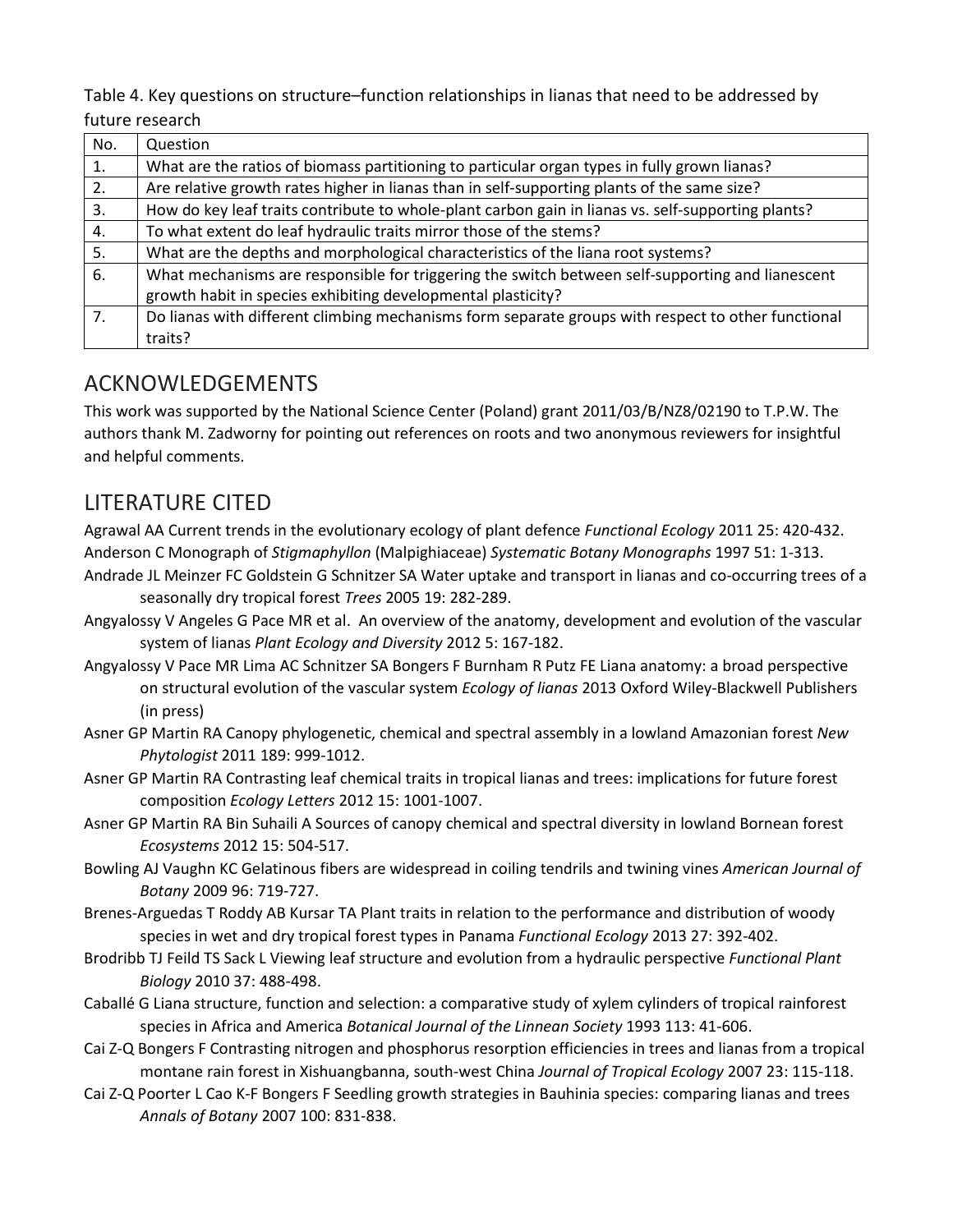- Cai Z-Q Schnitzer SA Bongers F Seasonal differences in leaf-level physiology give lianas a competitive advantage over trees in a tropical seasonal forest *Oecologia* 2009 161: 25-33.
- Carlquist S Putz FE Mooney HA Anatomy of vine and liana stems: a review and synthesis *The biology of vines*. 1991 Cambridge Cambridge University Press 53-71.
- Carter G Teramura A Vine photosynthesis and relationships to climbing mechanisms in a forest understory *American Journal of Botany* 1988 75: 1011-1018.
- Castellanos AE Putz FE Mooney HA Photosynthesis and gas exchange in vines *The biology of vines* 1991 Cambridge Cambridge University Press 181-204.
- Castellanos AE Mooney HA Bullock SH Jones C Robichaux R Leaf, stem, and metamer characteristics of vines in a tropical deciduous forest in Jalisco, Mexico *Biotropica* 1989 21: 41-49.
- Cavaleri MA Oberbauer SF Ryan MG Foliar and ecosystem respiration in an old-growth tropical rain forest *Plant, Cell and Environment* 2008 31: 473-483.
- Chave J Riéra B Dubois M Estimation of biomass in a Neotropical forest in French Guiana: spatial and temporal variability *Journal of Tropical Ecology* 2001 17: 79-96.
- Coley PD Bryant JP Chapin FS III Resource availability and plant anti-herbivore defense *Science* 1985 230: 895- 899.
- Cornelissen JHC Castro-Diez P Hunt R Seedling growth, allocation and leaf attributes in a wide range of woody plant species and types *Journal of Ecology* 1996 84: 755-765
- Cornelissen JHC Werger MJA Castro-Diez P van Rheenen JWA Rowland AP Foliar nutrients in relation to growth, allocation and leaf traits in seedlings of a wide range of woody plant species and types *Oecologia* 1997 111: 460-469.
- Crivellaro A McCulloh K Jones FA Lacchenbruch B Anatomy and mechanical and hydraulic needs of woody climbers contrasted with subshrubs on the island of Cyprus *IAWA Journal* 2012 33: 355-373.
- Darwin C *On the movements and habits of climbing plants* 1865 London Longman, Green, Longman, Roberts & Green and Williams & Norgate
- DeWalt SJ Schnitzer SA Denslow JS Density and diversity of lianas along a seasonal tropical forest chronosequence in central Panama *Journal of Tropical Ecology* 2000 16: 1-19.
- DeWalt SJ Schnitzer SA Chave J et al. Annual rainfall and seasonality predict pan-tropical patterns of liana density and basal area *Biotropica* 2010 42: 309-317.
- During HJ Kwant RA Werger MJA Effects of light quantity on above-ground biomass investment patterns in the vine Lonicera peryclimenum and the shrub *Lonicera xylosteum Phytocoenologia* 1994 24: 597-607.
- Evans JR Photosynthesis and nitrogen relationships in leaves of C3 plants *Oecologia* 1989 78: 9-19.
- Ewers FW Xylem structure and water conduction in conifer trees, dicot trees, and lianas *IAWA Bulletin* 1985 6: 309-317.
- Ewers FW Fisher JB Why vines have narrow stems: histological trends in Bauhinia (Fabaceae) *Oecologia* 1991 88: 233-237.
- Ewers FW Fisher JB Chiu S-T A survey of vessel dimensions in stems of tropical lianas and other growth forms *Oecologia* 1990 84: 544-552.
- Ewers FW Fisher JB Fichtner K Putz FE Mooney HA Water flux and xylem structure in vines *The biology of vines*. 1991 Cambridge Cambridge University Press 127-179.
- Ewers FW Carlton MR Fisher JB Kolb KJ Tyree MT Vessel diameters in roots versus stems of tropical lianas and other growth forms *IAWA Journal* 1997a 18: 261-279.
- Ewers FW Cochard H Tyree MT A survey of root pressures in vines of a tropical lowland forest *Oecologia* 1997b 110: 191-196.
- Feild TS Chatelet DS Balun L Schilling EE Evans R The evolution of angiosperm lianescence without vessels climbing mode and wood structure–function in *Tasmannia cordata* (Winteraceae) *New Phytologist* 2011 193: 229-240.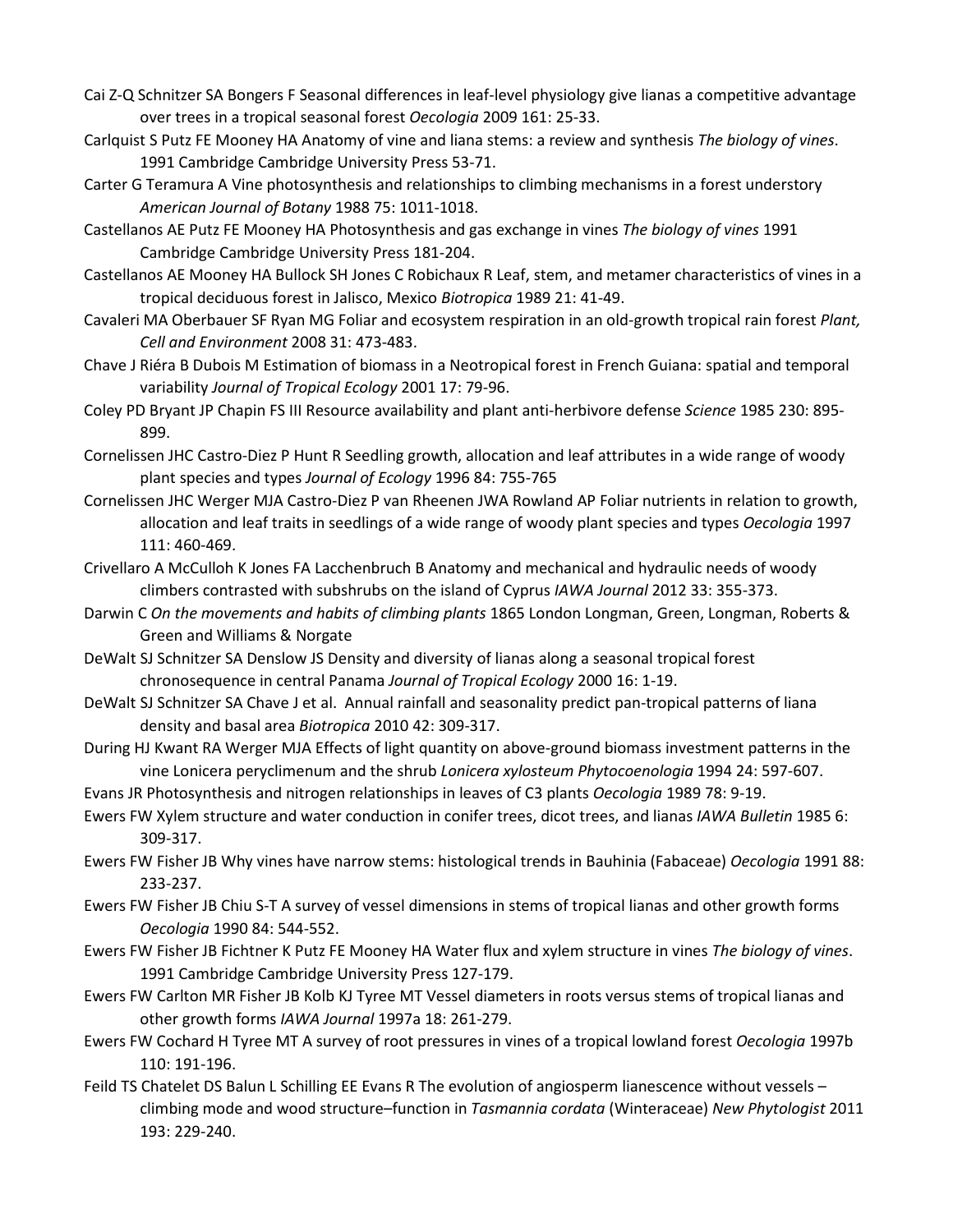- Fisher JB Ewers FW Wound healing in stems of lianas after twisting and girdling injuries *Botanical Gazette* 1989 150: 251-265.
- Fisher JB Ewers FW Putz FE Mooney HA Structural responses to stress injury in vines *The biology of vines* 1991 Cambridge Cambridge University Press 99-124.
- Fisher JB Angeles AG Ewers FW López-Portillo J Survey of root pressure in tropical vines and woody species *International Journal of Plant Sciences* 1997 158: 44-50.
- Fitter A Waisel Y Eshel A Kafkafi U Characteristics and functions of root systems *Plant roots: the hidden half 2002*  New York Marcel Dekker, Inc 15-32.
- Frey D Frick H Altered partitioning of new dry matter in Hedera helix (Araliaceae) induced by altered orientation *Bulletin* of the *Torrey Botanical Club* 1987 114: 407-411.
- Gallagher RV Leishman MR A global analysis of trait variation and evolution in climbing plants *Journal of Biogeography* 2012 39: 1757-1771.
- Gallenmüller F, Rowe N, Speck T. 2004. Development and growth form of the neotropical liana *Croton nuntians*: the effect of light and mode of attachment on the biomechanics of the stem. *Journal of Plant Growth Regulation* 23: 83–97.
- Gartner BL. 1991. Relative growth rates of vines and shrubs of western poison oak, *Toxicodendron diversilobum* (Anacardiaceae). *American Journal of Botany* 78: 1345–1353.
- Gartner BL, Bullock SH, Mooney HA, Brown VB, Whitbeck JL. 1990. Water transport properties of vine and tree stems in a tropical deciduous forest. *American Journal of Botany* 77: 742–749.
- Gentry AG. 1991.The distribution and evolution of climbing plants. In: Putz FE, Mooney HA, eds. *The biology of vines*. Cambridge: Cambridge University Press, 73–97.
- Gerwing JJ. 2004.Life history diversity among six species of canopy lianas in an old-growth forest of the eastern Brazilian Amazon. *Forest Ecology and Management* 190: 57–72.
- Gerwing JJ, Farias DL. 2000.Integrating liana abundance and forest stature into an estimate of total aboveground biomass for an eastern Amazonian forest. *Journal of Tropical Ecology* 16: 327–335.
- Gillian S, Yavitt J. 2011. Tropical vine growth and the effects on forest succession: a review of the ecology and management of tropical climbing plants. *Botanical Review* 77: 11–30.
- Givnish TJ, Vermeij GJ. 1976. Sizes and shapes of liane leaves. *American Naturalist* 110: 743–778.
- Grime JP. 1977. Evidence for the existence of three primary growth strategies in plants and its relevance to ecological and evolutionary theory. *American Naturalist* 111: 1169–1194.
- Gutiérrez M, San Miguel-Chávez R, Terazas T. 2009. Xylem conductivity and anatomical traits in diverse lianas and small tree species from a tropical forest of Southwest Mexico. *International Journal of Botany* 5: 279–286.
- Hacke UG, Sperry JS, Wheeler JK, Castro L. 2006. Scaling of angiosperm xylem structure with safety and efficiency. *Tree Physiology* 26: 689–701.
- Han L, Xie L-J, Dai K-J, Yang Q, Cai Z-Q. 2010. Contrasting leaf characteristics of trees and lianas in secondary and mature forests in southwestern China. *Photosynthetica* 48: 559–566.
- Hegarty EE. 1990. Leaf life-span and leafing phenology of lianes and associated trees during a rainforest succession. *Journal of Ecology* 78: 300–312.
- Higuchi N, Santos J, Ribeiro RJ, Minette L, Biot Y. 1997. Biomassa da parte aerea da vegetacao da floresta tropical umida de terra-firme da Amazonia Brasileira. In: *Biomassa e nutrientes florestais*. Manaus: INPA, 47–64.
- Hoffman B, Chabbert B, Monties B, Speck T. 2003. Mechanical, chemical and X-ray analysis of wood in the two tropical lianas Bauhinia guianensis and *Condylocarpon guianense*: variations during ontogeny. *Planta* 217: 32–40.
- Hutchings MJ, John EA. 2003. Distribution of roots in soil, and roots foraging activity. In: de Kroon H, Visser EJW, eds. *Root ecology*. Berlin: Springer-Verlag, 33–60.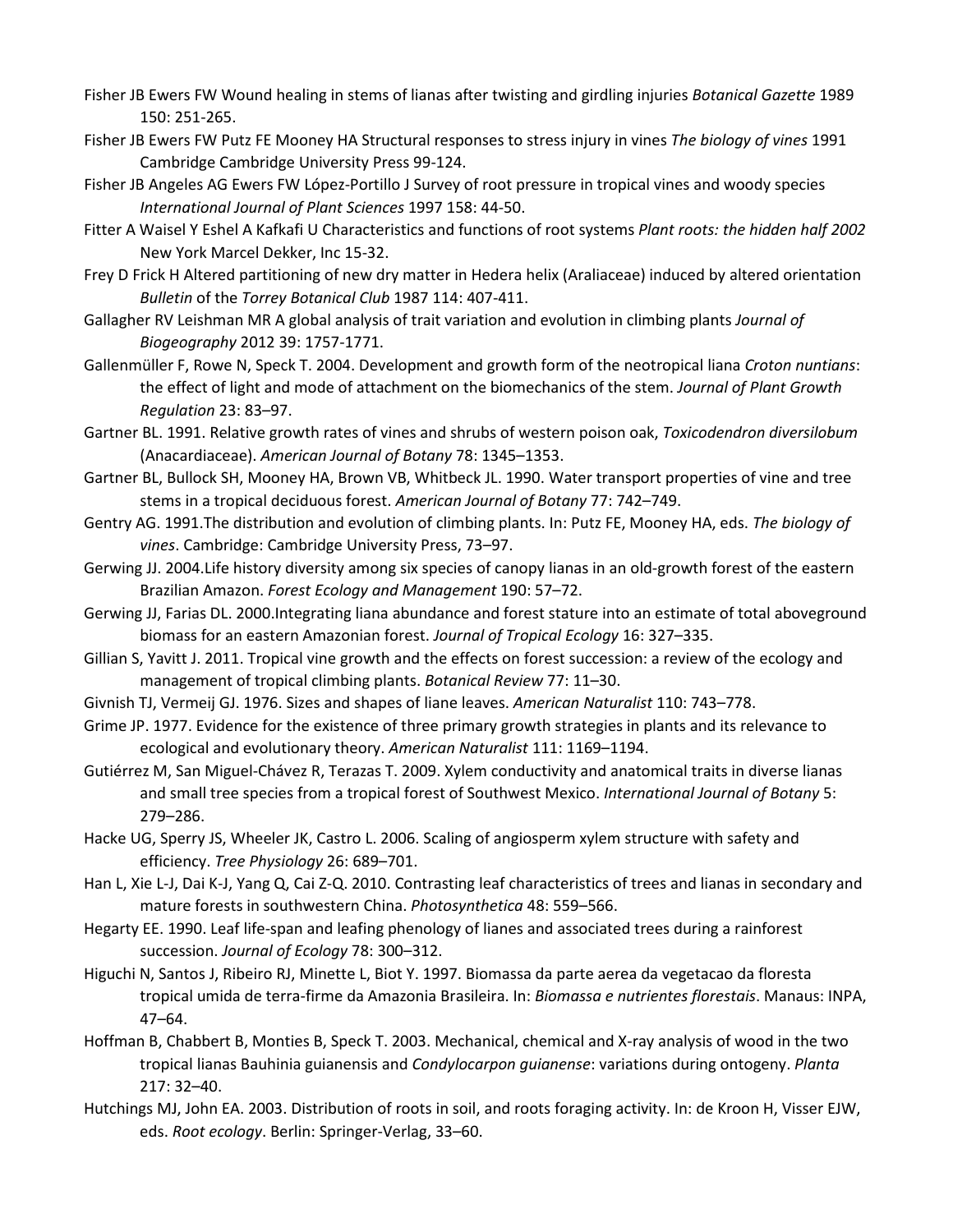- Isnard S, Silk WK. 2009. Moving with climbing plants from Charles Darwin's time into the 21st century. *American Journal of Botany* 96: 1205–1221.
- Isnard S, Rowe N, Speck T. 2003. Growth habit and mechanical architecture of the sand-dune adapted climber *Clematis flammula* var. *maritima* L. *Annals of Botany* 91: 407–417.
- Jackson PC, Cavelier J, Goldstein G, Meinzer FC, Holbrook NM. 1995. Partitioning of water resources among plants of a lowland tropical forest. *Oecologia* 101: 197–203.
- Jiménez-Castillo M, Lusk CH. 2013. Vascular performance of woody plants in a temperate rain-forest: lianas suffer higher levels of freeze–thaw embolism than associated trees. *Functional Ecology* 27: 403–412.
- Johnson DM, Domec J-C, Woodruff DR, McCulloh KA, Meinzer FC. 2013. Contrasting hydraulic strategies in two tropical lianas and their host trees. *American Journal of Botany* 11: 374–383.
- Kaneko Y, Homma K. 2006.Differences in the allocation patterns between liana and shrub *Hydrangea* species. *Plant Species Biology* 21: 147–153.
- Karolewski P, Zadworny M, Mucha J, Napierała-Filipiak A, Oleksyn J. 2010. Link between defoliation and light treatments on root vitality of five understory shrubs with different resistance to insect herbivory. *Tree Physiology* 30: 969–978.
- Kazda M, Salzer J. 2000. Leaves of lianas and self-supporting plants differ in mass per unit area and in nitrogen content. *Plant Biology* 2: 268–271.
- Kazda M, Miladera JC, Salzer J. 2009. Optimization of spatial allocation patterns in lianas compared to trees used for support. *Trees* 23: 295–304.
- Kusumoto B, Enoki T, Kubota Y. 2012. Determinant factors influencing the spatial distributions of subtropical lianas are correlated with components of functional trait spectra. *Ecological Research* 28: 9–19.
- Lavorel S, Diaz S, Cornelissoen JHC, et al. 2007. Plant functional types: are we getting any closer to the Holy Grail? In: Canadell JG, Pataki D, Pitelka L, eds. *Terrestrial ecosystems in a changing world*. The IGBP Series. Berlin: Springer-Verlag, 149–160.
- Lee DW, Richards JH. 1991. Heteroblastic development in vines. In: Putz FE, Mooney HA, eds. *The biology of vines*. Cambridge: Cambridge University Press, 205–243.
- Lovisolo C, Schubert A. 1998. Effects of water stress on vessel size and xylem hydraulic conductivity in Vitis vinifera*. Journal of Experimental Botany* 49: 693–700.
- Masselter T, Speck T. 2008. Quantitative and qualitative changes in primary and secondary stem organization of *Aristolochia macrophylla* during ontogeny: functional growth analysis and experiments. *Journal of Experimental Botany* 59: 2955–2967.
- Ménard L, McKey D, Rowe N. 2009. Developmental plasticity and biomechanics of treelets and lianas in *Manihot* aff. *quinquepartita* (Euphorbiaceae): a branch-angle climber of French Guiana. *Annals of Botany* 103: 1249–1259.
- Miranda T, Ebner M, Traiser C, Rot-Niebelsick A. 2013. Diurnal pattern of stomatal conductance in the largeleaved temperate liana *Aristolochia macrophylla* depends on spatial position within the leaf lamina. *Annals of Botany* 111: 905–915.
- Mooney HA, Gartner BL. 1991. Reserve economy of vines. In: Putz FE, Mooney HA, eds. *The biology of vines*. Cambridge: Cambridge University Press, 161–179.
- Niinemets Ü, Portsmuth A, Tena D, Tobias M, Matesanz S, Valladares F. 2007. Do we underestimate the importance of leaf size in plant economics? Disproportional scaling of support costs within the spectrum of leaf physiognomy. *Annals of Botany* 100: 283–303.
- Osunkoya OO, Bayliss D, Panetta FD, Vivian-Smith G. 2010. Variation in ecophysiology and carbon economy of invasive and native woody vines in riparian zones in south-eastern Queensland. *Austral Ecology* 35: 636– 649.
- Paul GS, Yavitt JB. 2011. Tropical vine growth and the effect on forest succession: a review of the ecology and management of tropical climbing plants. *Botanical Review* 77: 11–30.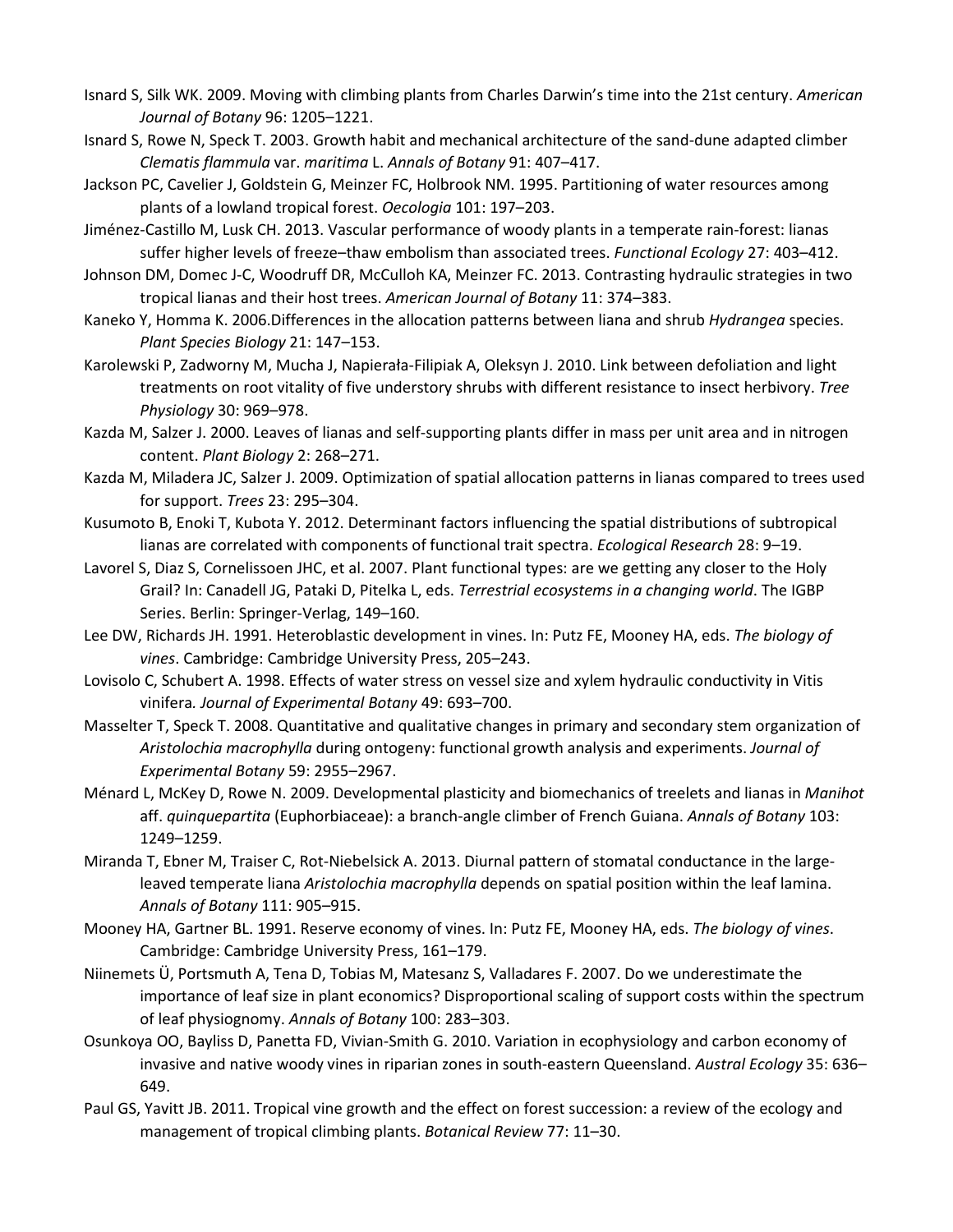- Poorter H, Pothmann P. 1991.Growth and carbon economyof fast-growing and slow-growing grass species as dependent on ontogeny. *New Phytologist* 120: 159–166.
- Poorter H, Sack L. 2012. Pitfalls and possibilities in the analysis of biomass allocation patterns in plants*. Frontiers in Plant Science* 3: 1–10.
- Poorter H, Niklas KJ, Reich PB, Oleksyn J, Poot P, Mommer L. 2012. Biomass allocation to leaves, stems and roots: meta-analyses of interspecific variation and environmental control. New Phytologist 193: 30–50.
- Pregitzer KS. 2008.Tree root architecture form and function. *New Phytologist* 180: 562–564.
- Putz FE. 1983. Liana biomass and leaf area of a 'tierra firme' forest in the Rio Negro Basin, Venezuela. *Biotropica* 15: 185–189.
- Putz FE. 1984. The natural history of lianas on Barro Colorado Island, Panama. *Ecology* 65: 1713–1724.
- Putz FE. 1990. Liana stem diameter growth and mortality rates on Barro Colorado Island, Panama. *Biotropica* 22: 103–105.
- Putz FE. 2011. Vine ecology. *ECOLOGY.INFO* 24.
- Reich PB. 1998. Variation among plant species in leaf turnover rates and associated traits: implications for growth at all life stages. In: Lambers H, Poorter H, Van Vuuren MMI, eds. *Variation in plant growth: physiological mechanisms and ecological consequences*. Leiden: Backhuys Publishers, 467–487.
- Reich PB, Oleksyn J. 2004. Global patterns of plant leaf N and P in relation to temperature and latitude. Proceedings of the National Academy of Sciences, USA 101: 11001–11006.
- Reich PB, Walters MB, Ellsworth DS, et al. 1998. Relationships of leaf dark respiration to leaf nitrogen, species leaf area and leaf life-span: a test across biomes and functional groups.
- *Oecologia* 114: 471–482. Reich PB, Wright I, Cavender-Bares J, et al. 2003.The evolution of plant functional variation: traits, spectra, and strategies. *International Journal of Plant Sciences* 164(3 Suppl.): S143– S164.
- Reich PB, Tjoelker MG, Pregitzer KS, Wright IJ, Oleksyn J, Machado J-L. 2008. Scaling of respiration to nitrogen in leaves, stems and roots of higher land plants. *Ecology Letters* 11: 793–801.
- Restom TG, Nepstad DC. 2004. Seedling growth dynamics of a deeply rooting liana in a secondary forest in eastern Amazonia. *Forest Ecology and Management* 190: 109–118.
- Rowe NP, Speck T. 2004. Plant growth forms: an ecological and evolutionary perspective. *New Phytologist* 166: 61–72.
- Rowe NP, Isnard S, Speck T. 2004. Diversity of mechanical architecture in climbing plants: an evolutionary perspective. *Journal of Plant Growth Regulation* 23: 108–128.
- Ruiz Fernandez S. 1987. Auswirkungen der Kletterstrategie der Lianen auf deren Verbreitung. *Tuexenia* 7: 447– 458.
- Rundel PW., Franklin T. 1991. Vines in arid and semi-arid ecosystems. In: Putz FE, Mooney HA, eds. *The biology of vines*. Cambridge: Cambridge University Press, 337–356.
- Sack L, Holbrook NM. 2006. Leaf hydraulics. *Annual Review of Plant Biology* 57: 361–381.
- Sakai A, Suzuki W. 1999. Effect of support on the growth of a woody vine, *Wisteria floribunda* DC. (Leguminosae). *Journal of Forest Research* 4: 183–186.
- Salzer J, Matezki S, Kazda M. 2006. Nutritional differences and leaf acclimation of climbing plants and the associated vegetation in different types of an Andean montane forest. *Oecologia* 147: 417–425.
- Sanchez-Azofeifa GAK, Castro K, Wright SJ, et al. 2009. Differences in leaf traits, leaf internal structure, and spectral reflectance between two communities of lianas and trees: implications for remote sensing in tropical environments. *Remote Sensing of the Environment* 113: 2076–2088.
- Santiago LS, Wright SJ. 2007. Leaf functional traits of tropical forest plants in relation to growth forms. *Functional Ecology* 21: 19–27.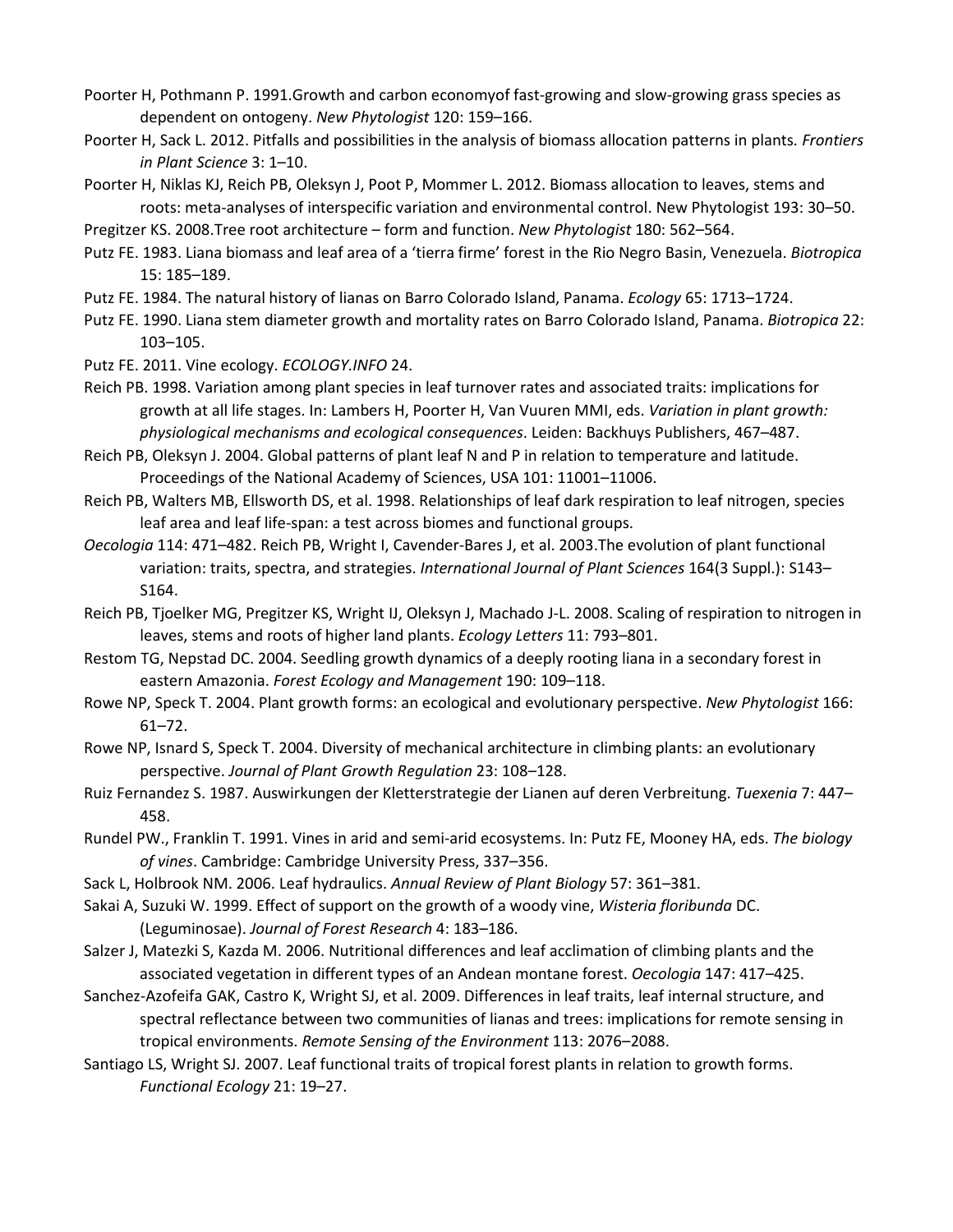- Schenck H. 1893. Beiträge zur Biologie und Anatomie der Lianen, im Besonderen der in Brasilien einheimischen Arten. II. Beiträge zur Anatomie der Lianen. In: Schimper AFW, ed. *Botanische Mittheilungen aus den Tropen*. Jena: Verlag von Gustaw Fischer, 1–271.
- Schnitzer SA. 2005. A mechanistic explanation for global patterns of liana abundance and distribution. *American Naturalist* 166: 262–276.
- Schnitzer SA, Bongers F. 2002. The ecology of lianas and their role in forests. *Trends in Ecology and Evolution* 17: 223–230.
- Schnitzer SA, Bongers F. 2011.Increasing liana abundance and biomass in tropical forests: emerging patterns and putative mechanisms. Ecology Letters 14: 397–406.
- Schnitzer SA, Carson WP. 2010.Lianas suppresstree regeneration and diversity in treefall gaps. *Ecology Letters* 13: 849–857.
- Schnitzer SA, DeWalt SJ, Chave J. 2006. Censuring and measuring lianas: a quantitative comparison of the common methods. *Biotropica* 38: 581–591.
- Schnitzer SA, Mangan SA, Dalling JW, et al. 2012.Liana abundance, diversity, and distribution on Barro Colorado Island, Panama. *PLoS One* 7: e52114.
- Selaya NG, Anten NPR, Oomen RJ, Matthies M, Werger MJA. 2007. Above-ground biomass investments and light interception of tropical forest trees and lianas early in succession. *Annals of Botany* 99: 141–151.
- Shiodera S, Rahajoe JS, Kohyama T. 2008. Variation in longevity and traits of leaves among co-occurring understorey plants in a tropical montane forest. *Journal of Tropical Ecology* 24: 121–133.
- Slot M, Wright SJ, Kitajima K. 2013. Foliar respiration and its temperature sensitivity in trees and lianas: in situ measurements in the upper canopy of a tropical forest. *Tree Physiology* 33: 505–515.
- Speck T, Rowe NP. 1999. A quantitative approach for analytically defining growth form and habit in living and fossil plants. In: Kurmann MH, Hemsley AE, eds. *The evolution of plant architecture*. Kew: Royal Botanic Gardens, 447–479.
- Sperry JS, Holbrook NM, Zimmermann MH, Tyree MT. 1987. Spring filling of xylem vessels in wild grapevine. *Plant Physiology* 83: 414–417.
- Stevens GC. 1987. Lianas as structural parasites: the *Bursera simarouba* example. *Ecology* 68: 77–81.
- Swaine MD, Grace J. 2007. Lianas may be favoured by low rainfall: evidence from Ghana. *Plant Ecology* 192: 271–276.
- Teramura AH, Gold WG, Forseth IN. 1991. Physiological ecology of mesic, temperate woody vines. In: Putz FE, Mooney HA, eds. *The biology of vines*. Cambridge: Cambridge University Press, 245–285.
- Tsugawa H, Shimizu T, Sasek TW, Nishikawa K. 1992. The climbing strategy of kudzu-vine (*Pueraria lobata* Ohwi), 1: comparisons of branching behaviour, and dry matter and leaf area production between staked and non-staked kudzu plants. *The Science Reports of Faculty of Agriculture, Kobe University* 20: 1–6.
- Tyree MT, Ewers FW. 1996.Hydraulic architecture of woody tropical plants. In: Mulkey SS, Chazdon RL, Smith AP, eds. *Tropical forest plant ecophysiology*. New York: Chapman & Hall, 217–243.
- Tyree MT, Zimmerman MH. 2002. *Xylem structure and the ascent of sap*. Berlin: Springer Verlag.
- Van der Sande MT, Poorter L, Schnitzer SA, Markesteijn L. 2013. Are lianas more drought tolerant than trees? A test for the role of hydraulic architecture and other stem and leaf traits. *Oecologia* 172: 961–972.
- Wechsler NR. 1977*. Growth and physiological characteristics of kudzu, Pueraria lobata (Willd.) Ohwi, in relation to its competitive success*. MS thesis, University of Georgia, Athens, GA.
- Wright SJ, Calderon O, Hernandez A, Paton S. 2004a. Are lianas increasing in importance in tropical forests? A 17-year record from Panama. *Ecology* 85: 484–489.
- Wright IJ, Reich PB, Westoby M, et al 2004b. The worldwide leaf economics spectrum. *Nature* 428: 821–827.
- Wright IJ, Reich PB, Cornelissen JHC, et al. 2005a. Assessing the generality of global leaf trait relationships. *New Phytologist* 166: 485–496.